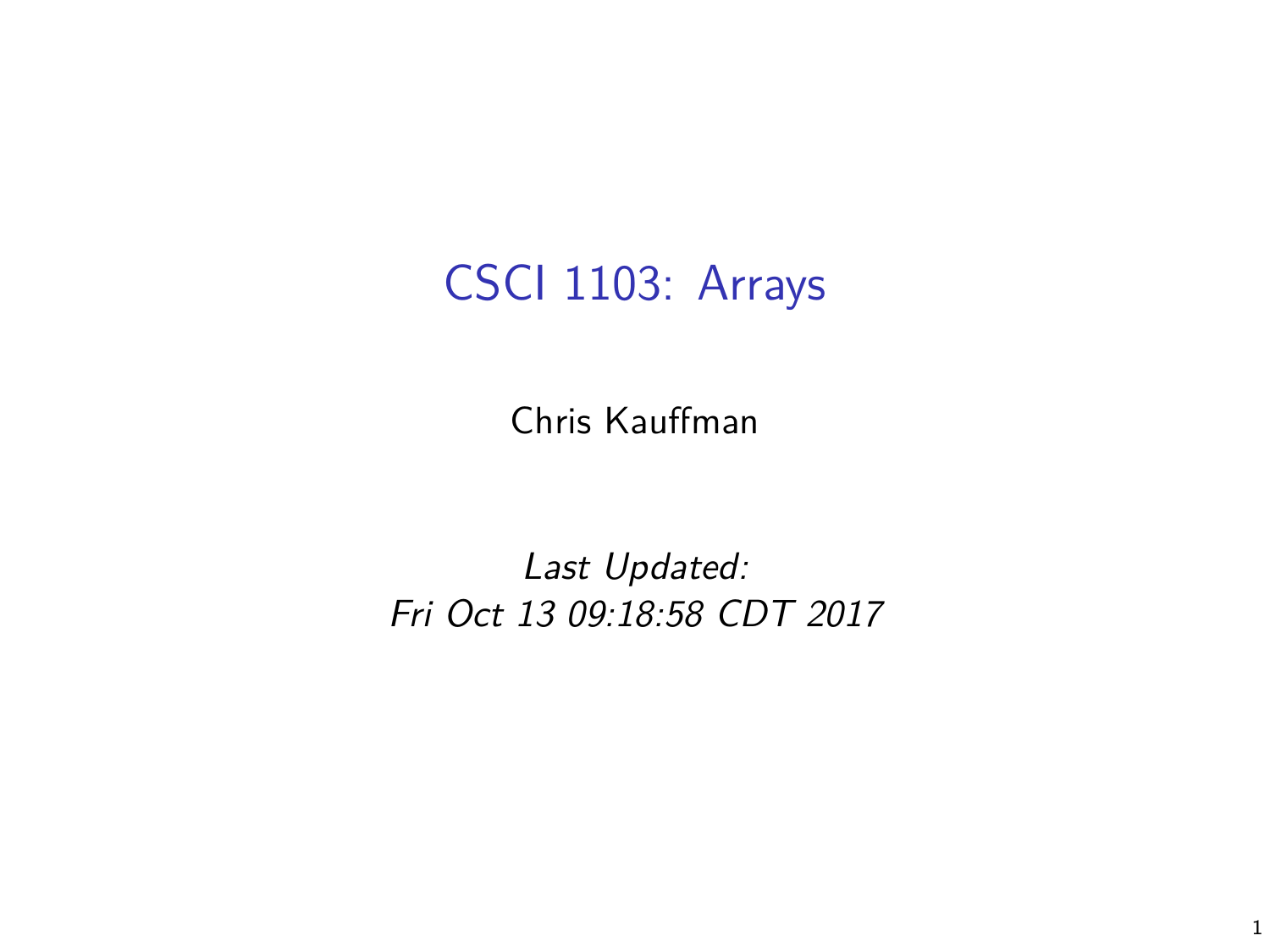## **Logistics**

#### Reading from Eck

- $\triangleright$  Ch 3.8 Intro to Arrays
- $\triangleright$  Ch 2.3.2-3 Classes, Objects, **Strings**

#### Goals

- **Referece vs Primitive**
- $\blacktriangleright$  Arrays

#### Project 2

- $\blacktriangleright$  Due Sunday
- $\blacktriangleright$  Conditionals, loops arrays

#### Lab04: Loops

Will cover what we've been up to with while and for

Exam 1: Wed 10/11 Review Mon 10/9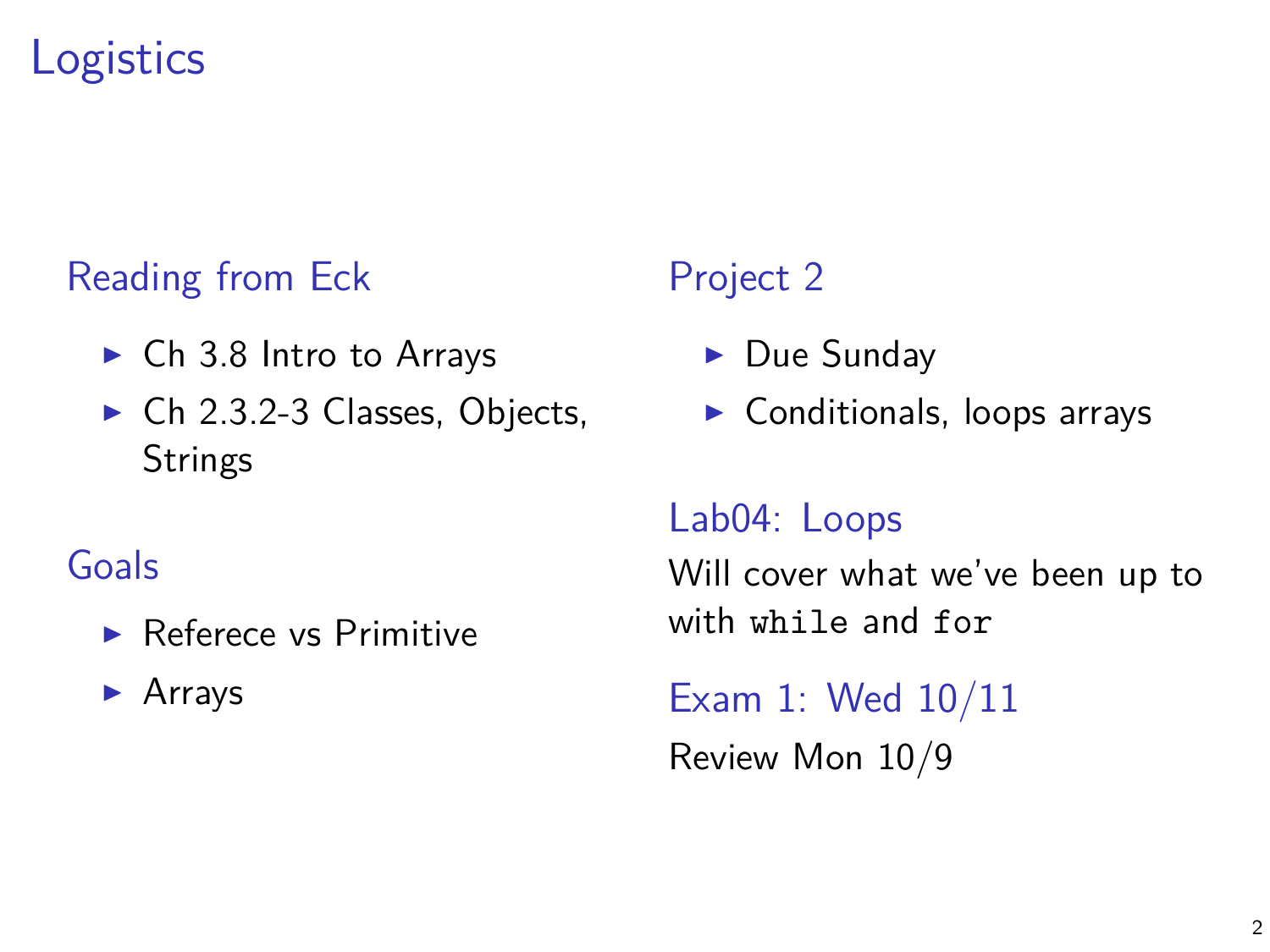Aggregate Types in Programming

- $\triangleright$  All programming languages provide some basic types like numbers and booleans
- $\triangleright$  Variable name refers to one of value of this kind, e.g.

```
int i = 1:
```

```
double x = 5.6;
```
- $\triangleright$  Most problems require more than this giving rise to aggregate types: a single name with multiple values
- $\blacktriangleright$  Aggregate data can be
	- $\blacktriangleright$  Homogeneous: groups of all the same
	- $\blacktriangleright$  Heterogeneous: groups where some are different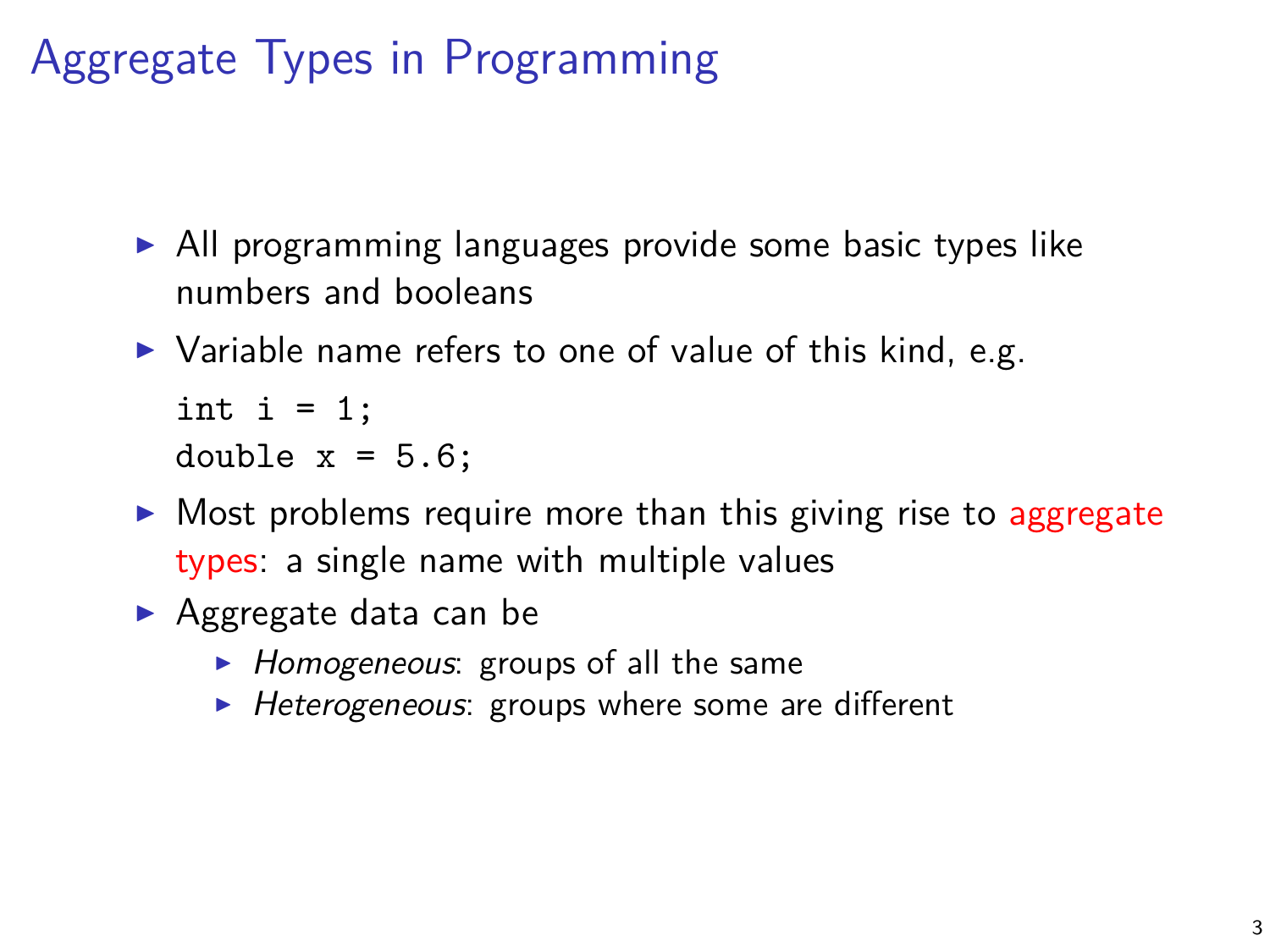## Latin for: All the same VS Potentially Different

#### Homogeneous Data

- $\blacktriangleright$  All same data type
- $\triangleright$  Single name, multiple ints, multiple doubles, etc.
- $\triangleright$  Usually indexed by element number (4th elem, 9th elem)
- $\blacktriangleright$  Example: arrays, collection of the same thing (homogeneous)
- $\blacktriangleright$  Elements accessed via array[index]

#### Heterogeneous Data

- $\blacktriangleright$  Data types different
- $\triangleright$  Single name, multiple values in an combination
- Example: need 1 int, 1 double, 2 booleans
- $\triangleright$  Usually indexed by field name as in

myStudent.gpa = 3.91; myStudent.name = "Sam";

Example: classes/objects in Java, grouped data Now and Later

- ▶ Will discuss arrays and Strings now (homogeneous)
- $\triangleright$  Deal with classes/objects later (heterogeneous)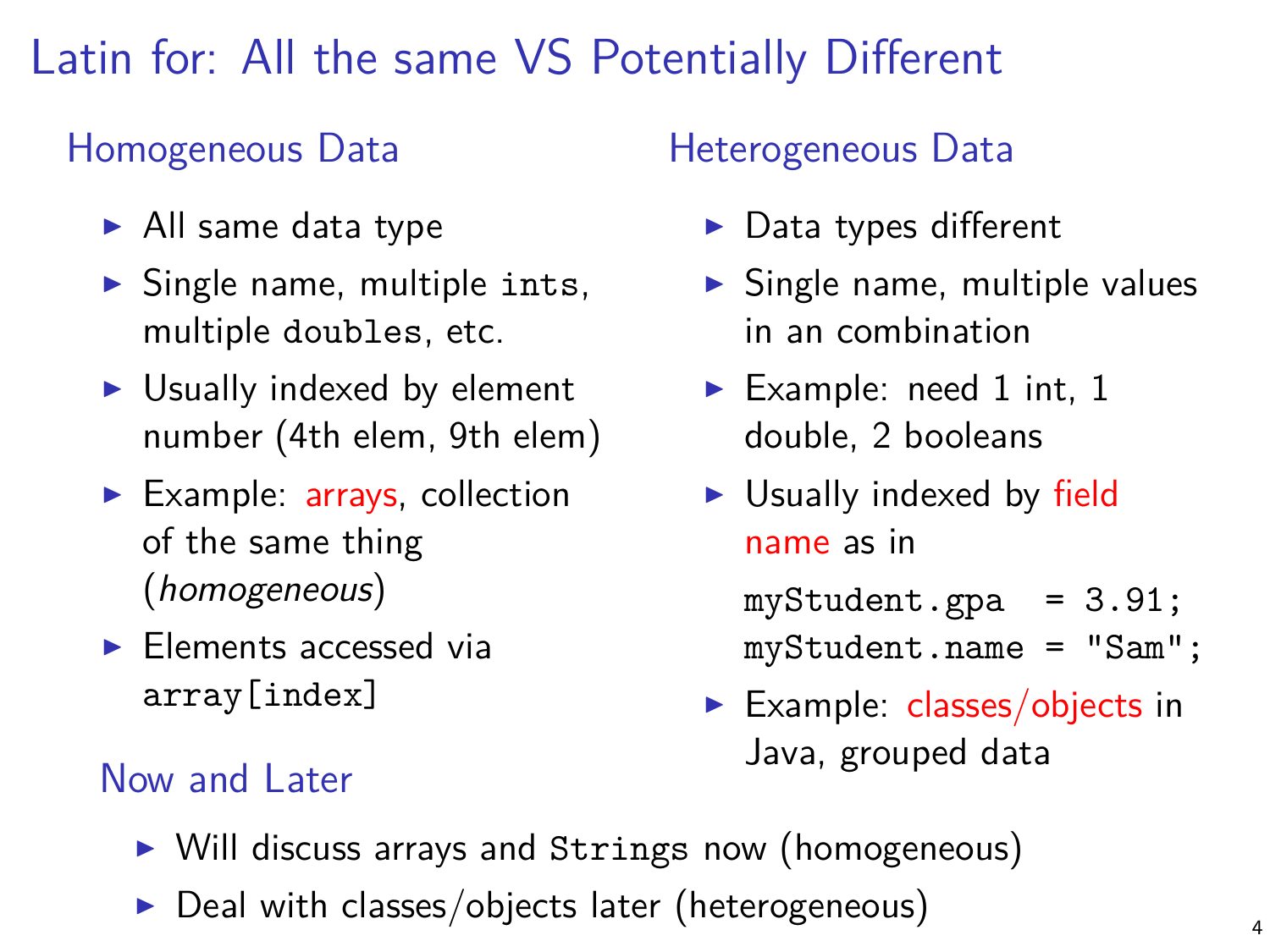## Two Kinds of types: Primitive and References

#### Primitives

- $\blacktriangleright$  Little types are primitives
- $\blacktriangleright$  int, double, char, boolean, long, short, float...
- $\blacktriangleright$  Live directly inside a memory cell
- $\blacktriangleright$  Each primitive type has its own notion of a zero value: know what they are as all arrays are initialized to these values
- $\triangleright$  Only a small number of primitive types, can't make new ones

#### References

- $\triangleright$  Big types including types you'll create
- ▶ String, Scanner, File, Sauce, Exception, . . . And all arrays
- $\triangleright$  Contents of memory cell refer to another spot in memory where the thing actually resides
- $\triangleright$  Usually refer to a heap location
- $\blacktriangleright$  Identical to a pointer but operations are limited
- $\blacktriangleright$  Have a single zero-value: null which points nowhere  $\frac{1}{5}$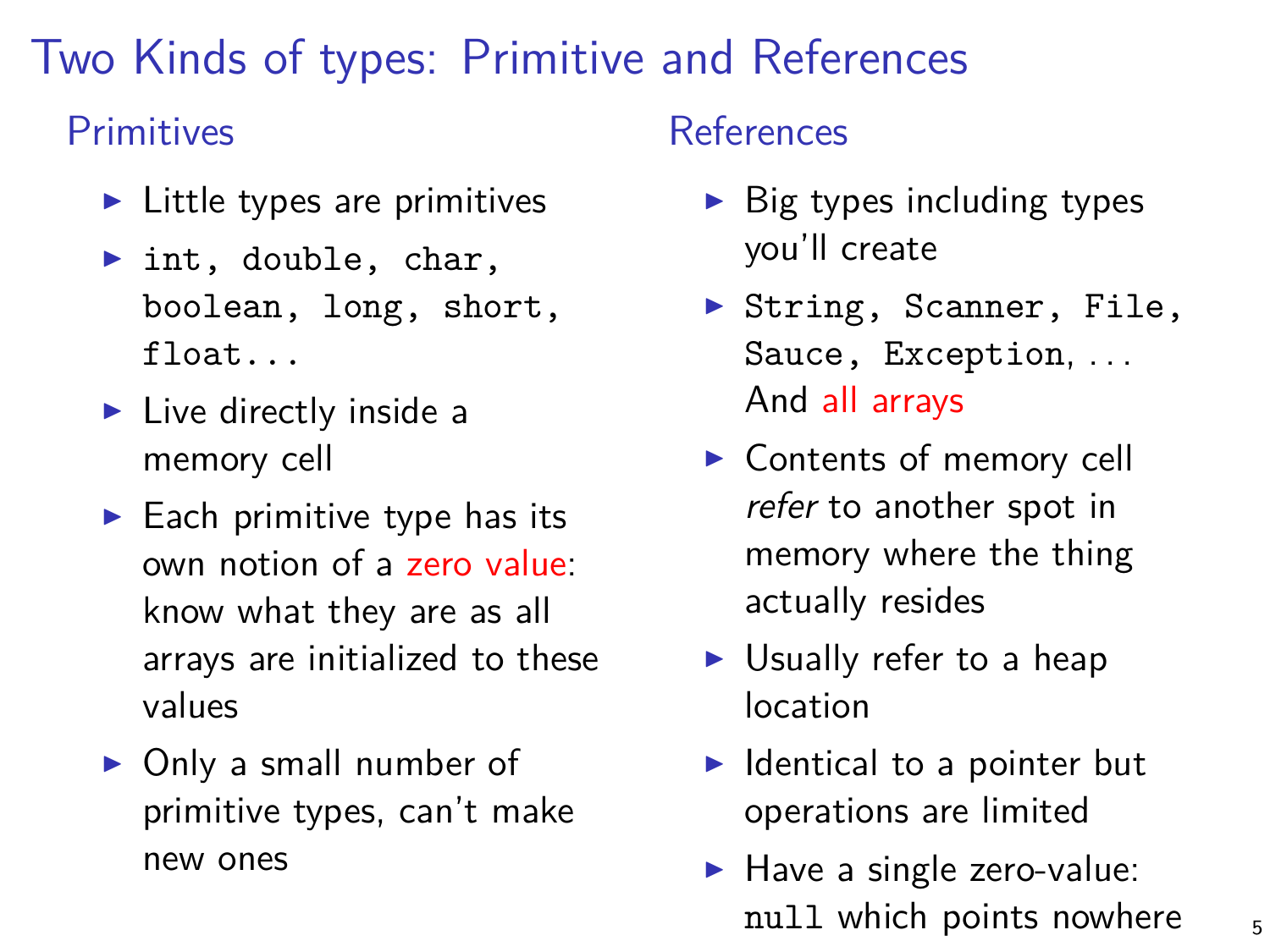## Arrays: Lots of the Same Kind

 $\blacktriangleright$  Declared with the square braces int arr[];

```
\blacktriangleright Initially null: zero value for reference types
   if(arr1 == null) { ... }
```
A fixed hunk of memory: must be explicitly allocated, state number of elements desired

 $arr = new int[5];$ 

- Each element or slot holds one of the same type of data
- Each element referred to by index,  $0$ -indexed (first element is at index 0)
- $\blacktriangleright$  Elements can be assigned with square brace notation

 $arr[0] = 10$ ;  $arr[1] = 15;$ 

 $\blacktriangleright$  Tracks length as a field

```
int size = arr.length;
```
 $\blacktriangleright$  Last element is at arr. length-1

 $arr[arr.length-1] = 35;$ 

 $\blacktriangleright$  Elements can be retrieved using square brace notation

```
\text{int } elem = \text{arr}[1];
```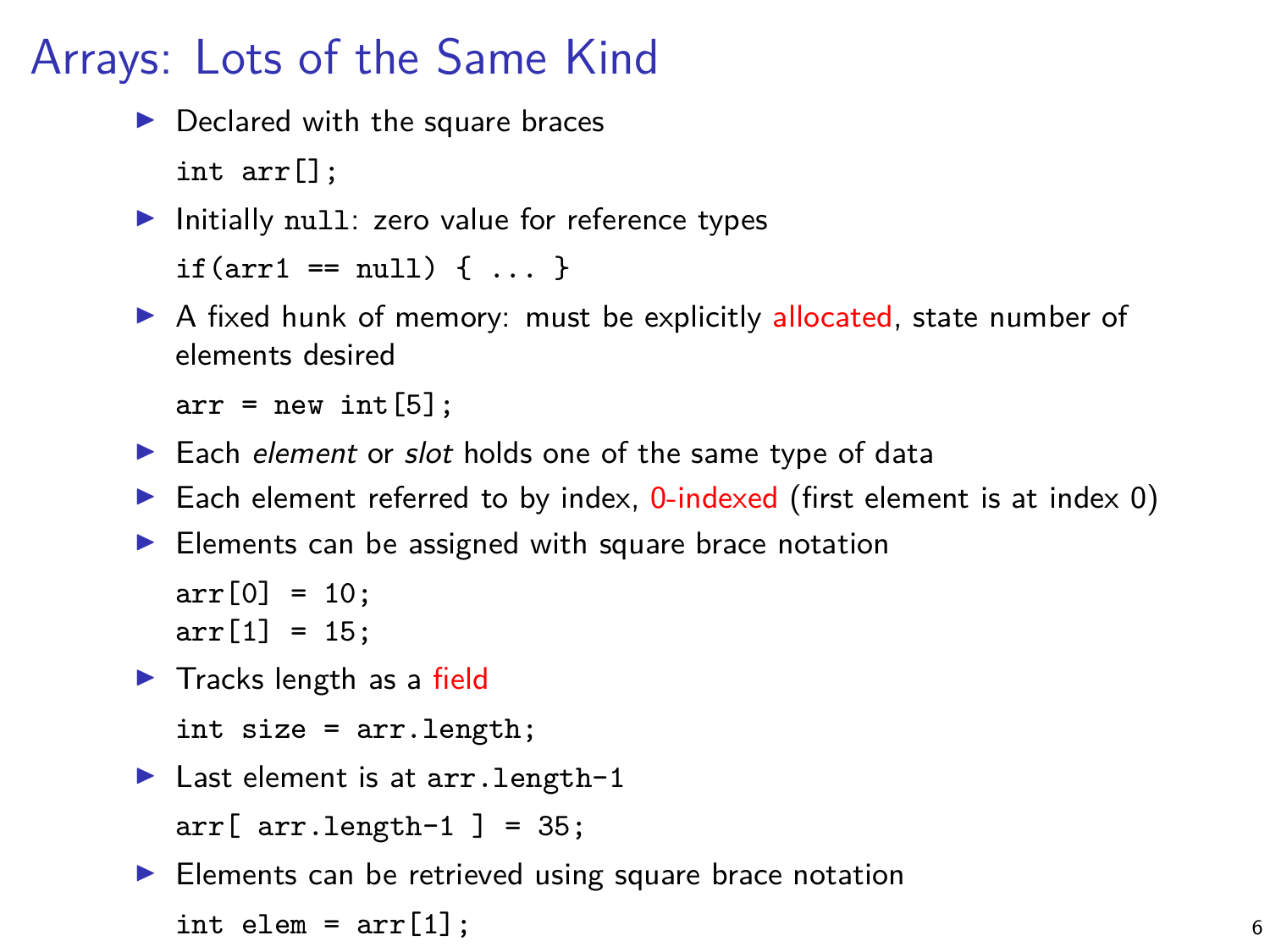## Exercise: Array Pictures

```
\begin{matrix} 1 & \{ \\ 2 & \{ \end{matrix}2 int arr1[];<br>3 double arr?
3 double arr2[];<br>4 int idx:
        int idx:
5 \arct{r1} = \text{new int}[2];<br>6 \text{id}x = 1idx = 1:
7 arr1[ idx ] = 15;
8 arr2 = new double[3];
         9 ...
```
Draw these changes

```
1 ...
2 arr1[0] = 25;
3 \arr2[2] = 1.234;<br>4 \arr1[1]+:
4 arr1[1]+;<br>5 arr2 = newarr2 = new double[2];6 ...
\overline{7}
```
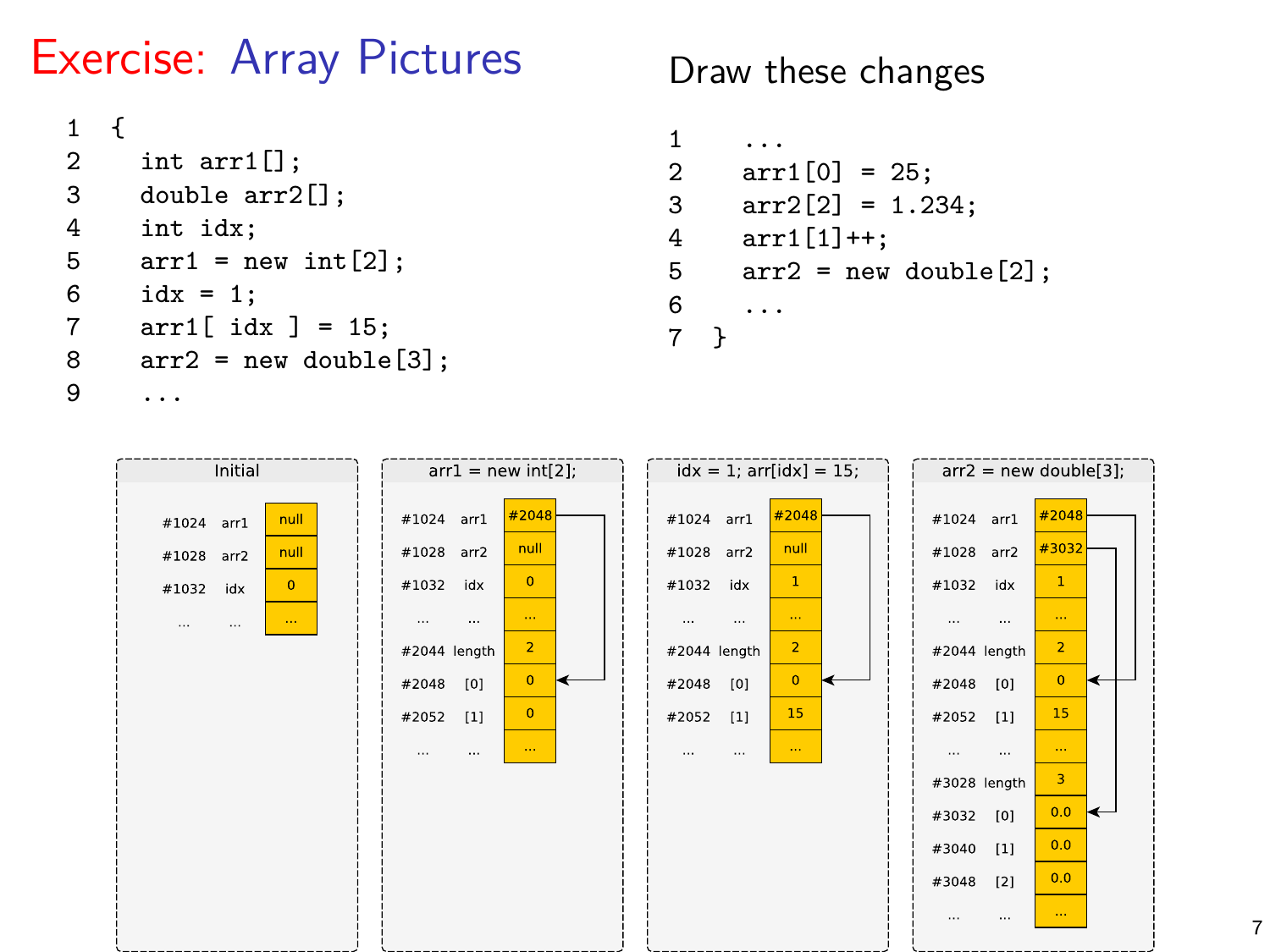# Answer: Array Pictures

```
\begin{matrix} 1 & \{ \\ 2 & \{ \end{matrix}2 int arr1[];<br>3 double arr?
3 double arr2[];<br>4 int idx:
        int idx:
5 \arct{r1} = \text{new int}[2];<br>6 \text{idx} = 1idx = 1:
7 arr1[ idx ] = 15;
8 arr2 = new double[3];
```
Draw these changes

```
10 ...<br>11 arr
      arr1[0] = 25;12 \ar{2}[2] = 1.234;13 arr1[1]++;
14 arr2 = new double[2];<br>15
      15 ...
16 }
```
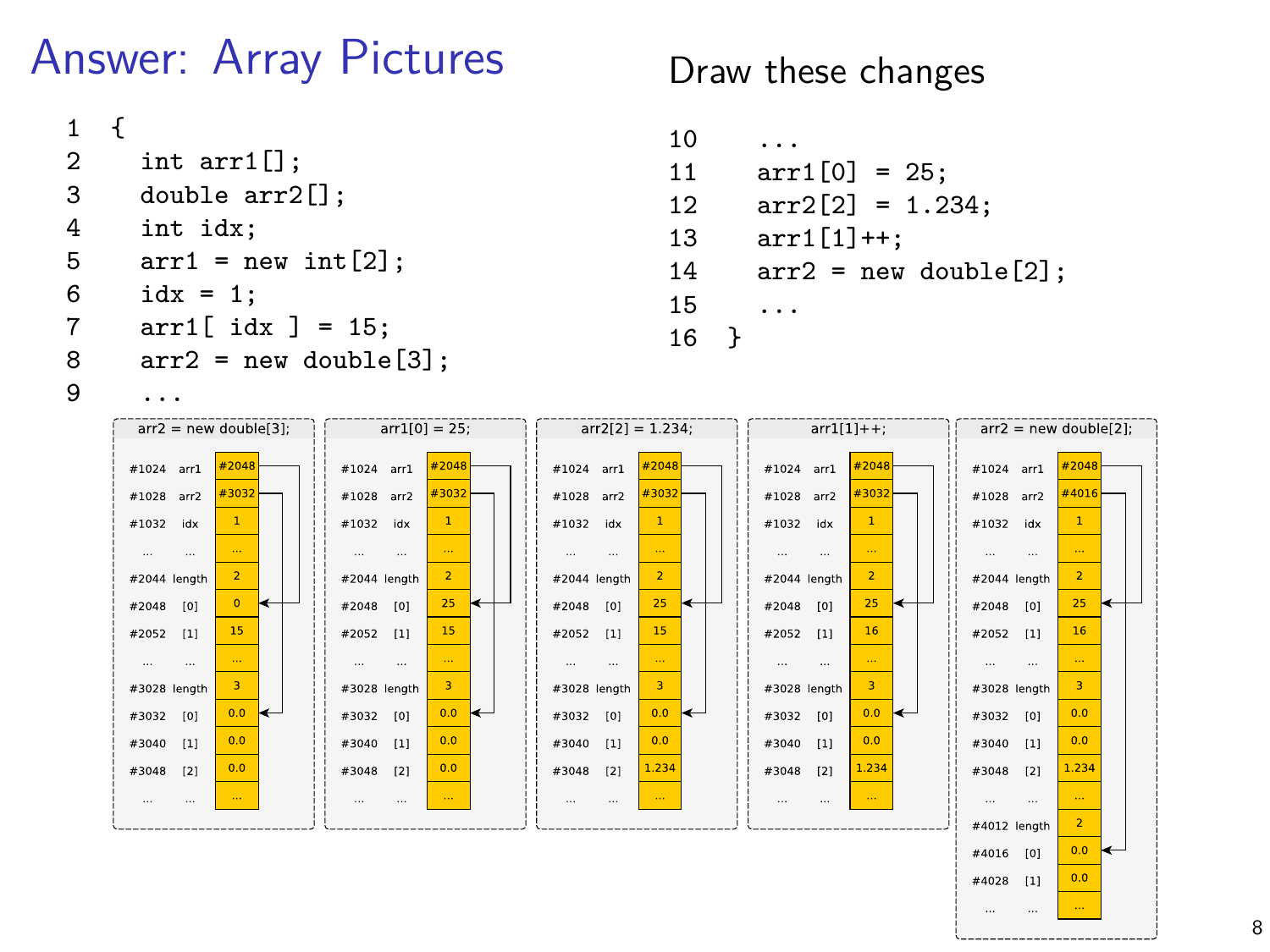## Memory Allocation and Garbage Collection

- $\blacktriangleright$  Variables are either
	- $\triangleright$  Primitives: values in the box directly
	- $\triangleright$  References: value in box points to elsewhere
- $\triangleright$  Memory that is referenced from elsewhere must usually be allocated
- $\blacktriangleright$  In Java, new keyword indicates an allocation int  $a[] = new int[4];$  // find me space for 5 ints
- $\triangleright$  Can stop referring to an area of memory

 $a = null$ ; // stop pointing at that area

- $\triangleright$  Memory that was allocated but no longer referenced is subject to garbage collection
- $\triangleright$  Occasionally, program pauses and unloved memory is reclaimed, recycled for other uses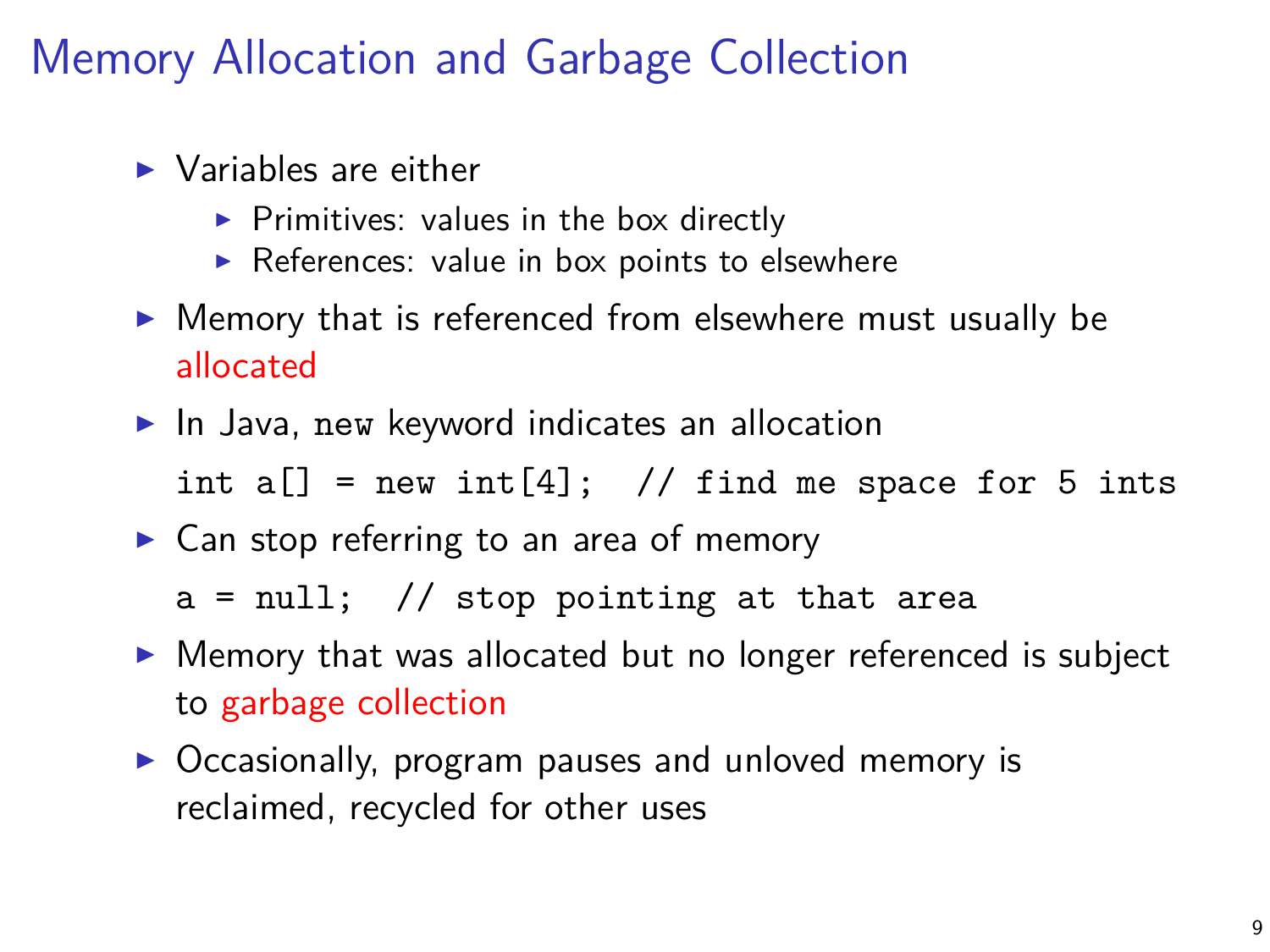## Array Initialization

- $\blacktriangleright$  Initializing arrays can be tedious
- $\blacktriangleright$  Java provides special syntax to ease this
- $\triangleright$  Will often use lines like

int arr $[$ ] = new int $[$ ]{ 5, 10, 15, 20 };

to set up problems

 $\blacktriangleright$  Equivalent syntax int arrA[]; int [] arrB;

> Some prefer 2nd for readablness: integer array arrB

```
1 // All these create roughly equivalent
 2 // arrays with 3 elements: 15, 25, 35
 3 public class ArrayInit{
 4 public static<br>5 void main(Str
 5 void main(String args[]) {<br>6 int arrA[]:
 6 int arrA[];<br>7 arrA = new
 7 \quad \text{arrA} = \text{new int}[3];<br>8 \quad \text{arrA[0]} = 15:
 8 \arch[0] = 15;<br>9 \arch[1] = 25;arrA[1] = 25:
10 arrA[2] = 35;
\frac{11}{12}12 int arrB[] = new int[3];<br>13 arrB[0] = 15.
13 \arrB[0] = 15;<br>14 \arrB[1] = 25:
14 arrB[1] = 25;
           arrB[2] = 35;\frac{16}{17}int arrC[] = {15, 25, 35};\frac{18}{19}19 int arrD[];<br>20 arrD = newarrD = new int[]{15, 25, 35};
\frac{21}{22}int arrE[]:
23 // DOESN'T WORK<br>24 // arrE = {15.
        // arrE = \{15, 25, 35\};25 }
26 }
```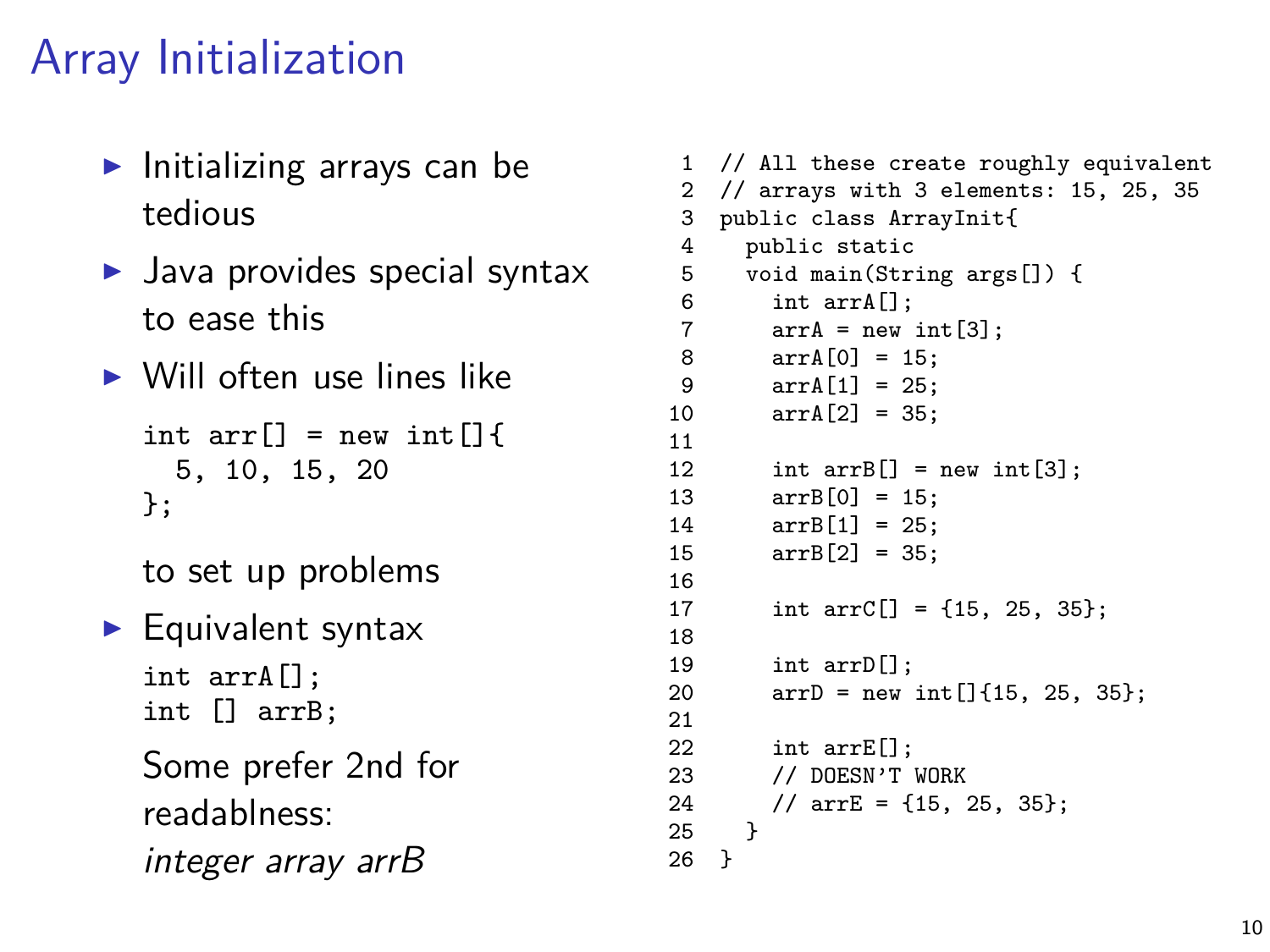## Exercise: Exceptional Behavior

Examine the two short programs below and determine their output.

```
1 public class ArrayOOB{
2 public static void main(String args[]) {<br>3 int arr\Lambda[] = new int[1415, 25, 35}
         int arrA[] = new int[]{15, 25, 35};4 System.out.printf("arrA[3] = \%d\n", arrA[3]);<br>5 }
     5 }
6 }
1 public class ArrayNPE{
2 public static void main(String args[]) {<br>3 int arrA\lceil 1 = new int\lceil \lceil \{15, 25, 35\} \rceil:
3 int arrA[] = new int[]{15, 25, 35};<br>4 arrA = null:
4 arrA = null;<br>5 System.out.p
5 System.out.printf("arrA[0] = \%d\n\pi",arrA[0]);<br>6 }
     \rightarrow7 }
```
Hint: Things may go sideways. . .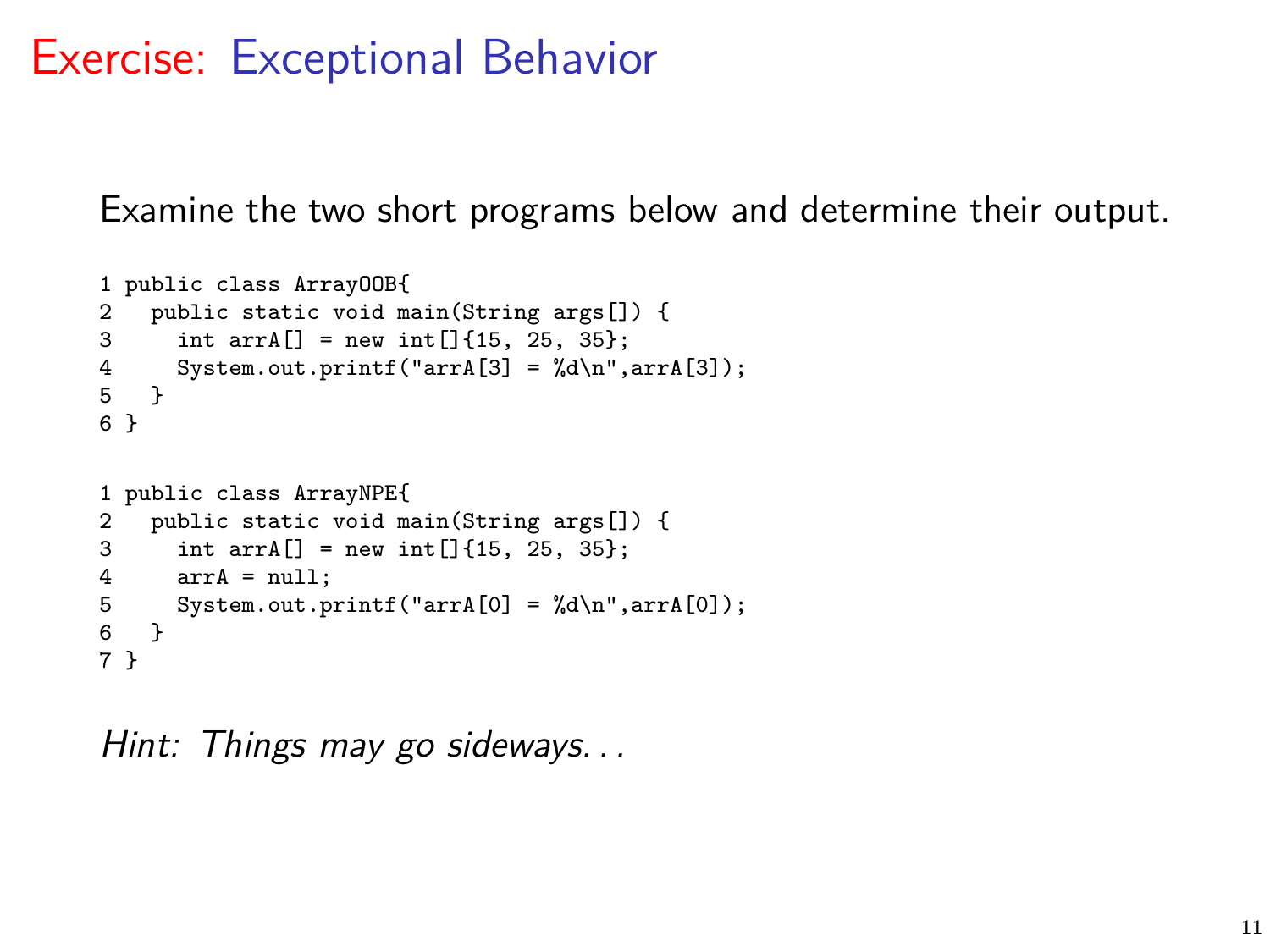## Answer: Exceptional Behavior

- $\triangleright$  Exceptions occur during runtime when problems occur
- $\triangleright$  Exceptions indicate line number but source may be elsewhere

#### Index out of Bounds

```
1 // Throws an ArrayIndexOutOfBoundsException
2 public class ArrayOOB{<br>3 public static void ma
3 public static void main(String args[]) {<br>4 int arrA[] = new int[]{15, 25, 35};
4 int arrA[] = new int[]{15, 25, 35};<br>5 System.out.printf("arrA[3] = \lambdad\n".
5 System.out.printf("arrA[3] = \sqrt{d}n",arrA[3]);<br>6 }
\begin{matrix} 6 & 3 \\ 7 & 3 \end{matrix}7 }
```
> java ArrayOOB Exception in thread "main" java.lang.ArrayIndexOutOfBoundsException: 3 at ArrayOOB.main(ArrayOOB.java:5)

- $\blacktriangleright$  Attempt to access index beyond array size
- $\blacktriangleright$  Usually a logic bug, check arr.length carefully

#### NullPointerException

```
1 // Throws a NullPointerException
2 public class ArrayNPE{<br>3 public static void ma
3 public static void main(String args[]) {<br>4 int arrA[] = new int[1415, 25, 35}
4 int arrA[] = new int[]{15, 25, 35};<br>5 arrA = null;
5 arrA = null;<br>6 System.out.p
          System.out.printf("arrA[0] = %d\n",arrA[0]);
\frac{7}{8}8 }
```

```
> java ArrayNPE
Exception in thread "main"
  java.lang.NullPointerException
at ArrayNPE.main(ArrayNPE.java:6)
```
- $\blacktriangleright$  Attempt to dereference a pointer to nowhere
- $\blacktriangleright$  All references, including arrays, subject to this one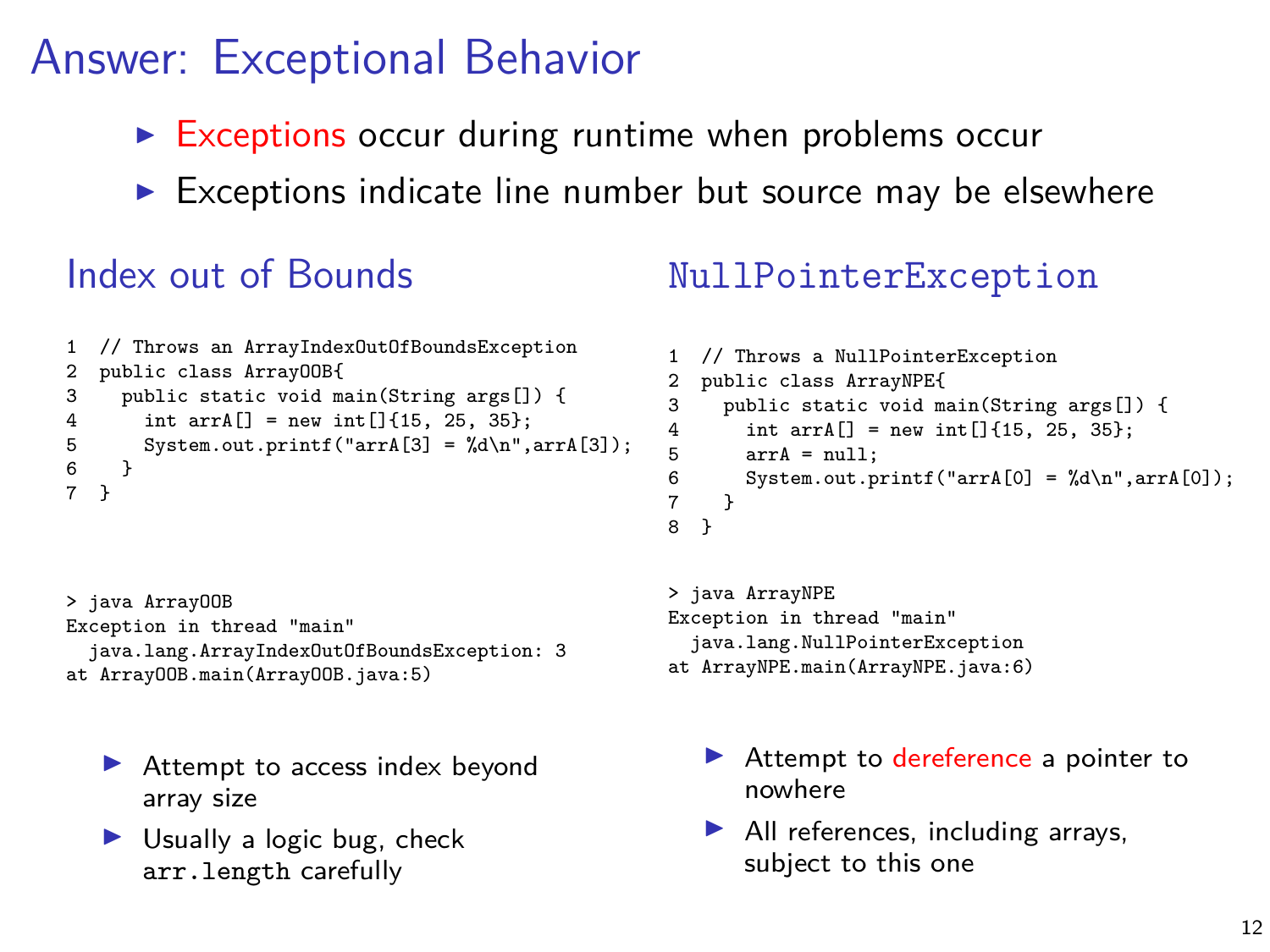## Exercise: Arrays and Loops Go Hand-in-Hand

- $\blacktriangleright$  Loops typically used to iterate over elements of arrays
- $\blacktriangleright$  Loop bounds tied to arr. length

```
1 // Typical loop to print all elements of an array
 2 public class ArrayPrinting{
 3 public static<br>4 void main(Str
 4 void main(String args[]) {<br>5 int arr[] = {15, 25, 35,
           int arr[] = \{15, 25, 35, 45, 55, 65\};rac{6}{7}7 System.out.printf("Length of array is %d\n",arr.length);<br>8 for(int i=0; i<arr.length; i++){
 8 for(int i=0; i<arr.length; i++){<br>9 System out printf("[%d] = %d\n
           System.out.printf("[%d] = %d\n",i,arr[i]);<br>}
\begin{array}{cc} 10 \\ 11 \end{array}11 }
12 }
```
#### Questions: ArrayPrintingVariants.java

- $\blacktriangleright$  What is the output of this program?
- $\triangleright$  Can the array be changed without altering the loop?
- $\blacktriangleright$  Change the loop to print out only odd indices 1,3,5 etc
- $\triangleright$  Change the loop to print out only elements larger than 30
- $\triangleright$  Change the loop to print even indices in reverse (!)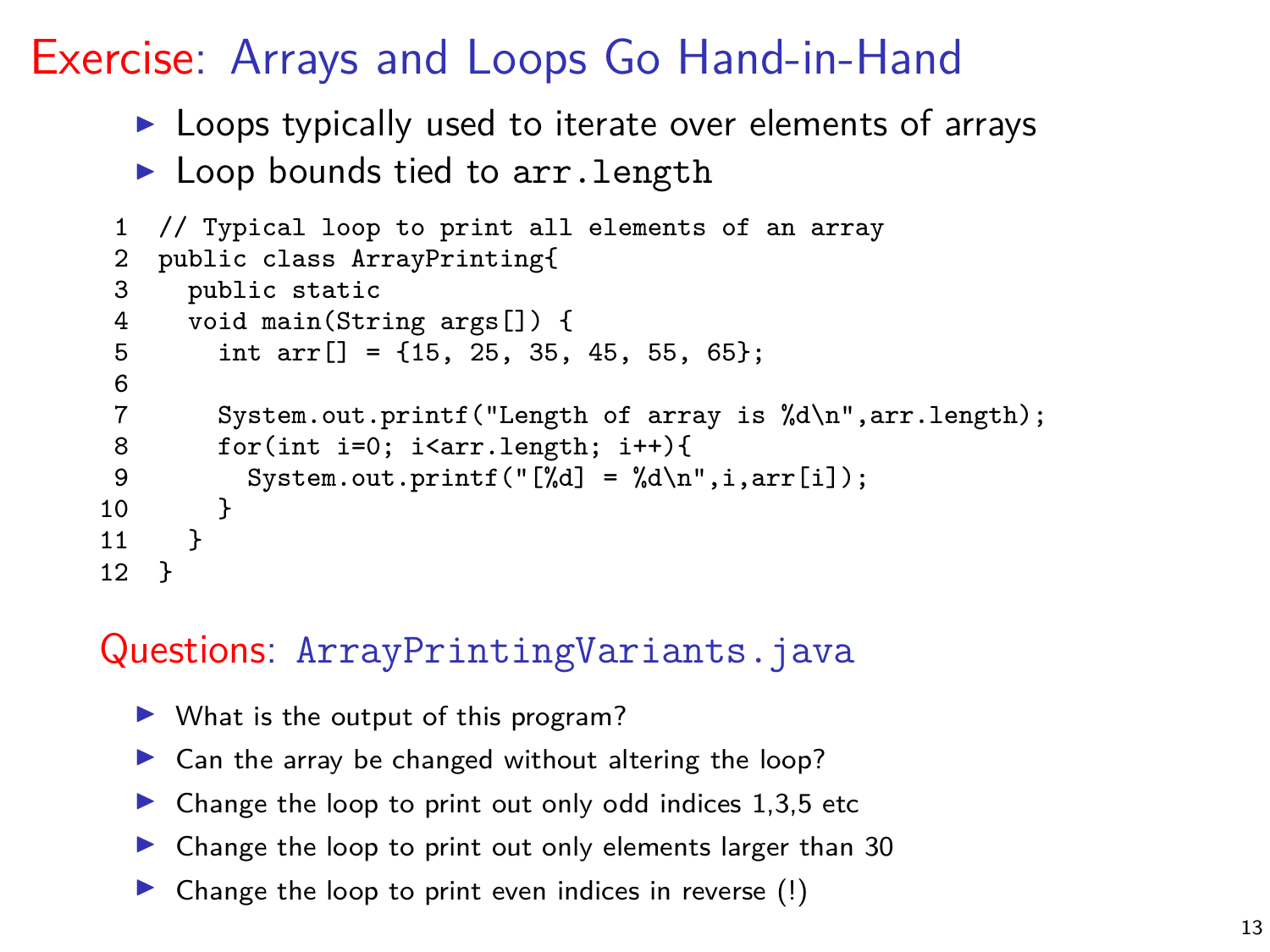### Answers: Arrays and Loops Go Hand-in-Hand

```
1 // Typical loop to print all elements of an array
 2 public class ArrayPrintingVariants{<br>3 public static
 3 public static<br>4 void main(Str:
 4 void main(String args[]) {
 5 int arr [] = {15, 25, 35, 45, 55, 65};<br>6 // int arr [] = {15, 25, 35, 22, 55, 6}
6 // int arr [] = {15, 25, 35, 22, 55, 65, 17}; // ALL INDICES 7 // [0] = 15
 7 // [0] = 15
8 System.out.printf("Length of array is \frac{1}{4}n",arr.length); // [1] = 25<br>9 // [2] = 35
 9 \frac{1}{2} = 35
10 System.out.printf("ALL INDICES\n"); // Print everything // [3] = 45<br>11 for(int i=0: i<arr.length: i++){ // [4] = 55
11 for(int i=0; i<arr.length; i++){ \frac{1}{2} for \frac{1}{2} = 55<br>12 System.out.printf("[%d] = %d\n".i.arr[i]); \frac{1}{2} for \frac{1}{5} = 65
12 System.out.printf("[%d] = %d\n",i,arr[i]); <br>13 }<br>// [6] = 13
13 \frac{1}{2} // [6] = 13
14<br>15
15 System.out.printf("ODD INDICES\n");<br>16 for(int i=1; i<arr length; i+=2){
16 for(int i=1; i<arr.length; i+=2){ // Print only odd indices<br>17 System out printf("['/d] = '/d\n" i arr[i]).
        System.out.printf("[%d] = %d\n",i,arr[i]);<br>}
18 }
\frac{19}{20}20 System.out.printf("ELEMENTS > 30\ln");<br>21 for(int i=0; i<arr.length; i++){
21 for(int i=0; i<arr.length; i++){ \qquad // Print elements > 30<br>22 if(arr[i] > 30){
          if(arr[i] > 30){
23 System.out.printf("[\frac{1}{d}] = \frac{1}{d} \ln^{\pi}, i, arr[i];\begin{array}{ccc} 24 & & & \frac{1}{25} \\ 25 & & & \frac{1}{25} \end{array}25 }
26
27 System.out.printf("EVEN INDICES IN REVERSE\n");
28 int start = arr.length-1; // Find starting point
29 if(arr.length \frac{9}{2} == 0){ // odd/even length differences
30 start--;
31 }<br>32 for(int i=start: i>=0: i-=2){
32 for(int i=start; i>=0; i-=2){ // Print even indices in reverse<br>33 System out printf("['/d] = '/d)p" i arr[i]).
        System.out.printf("[%d] = %d\n",i,arr[i]);
34<br>35<br>13536 }
```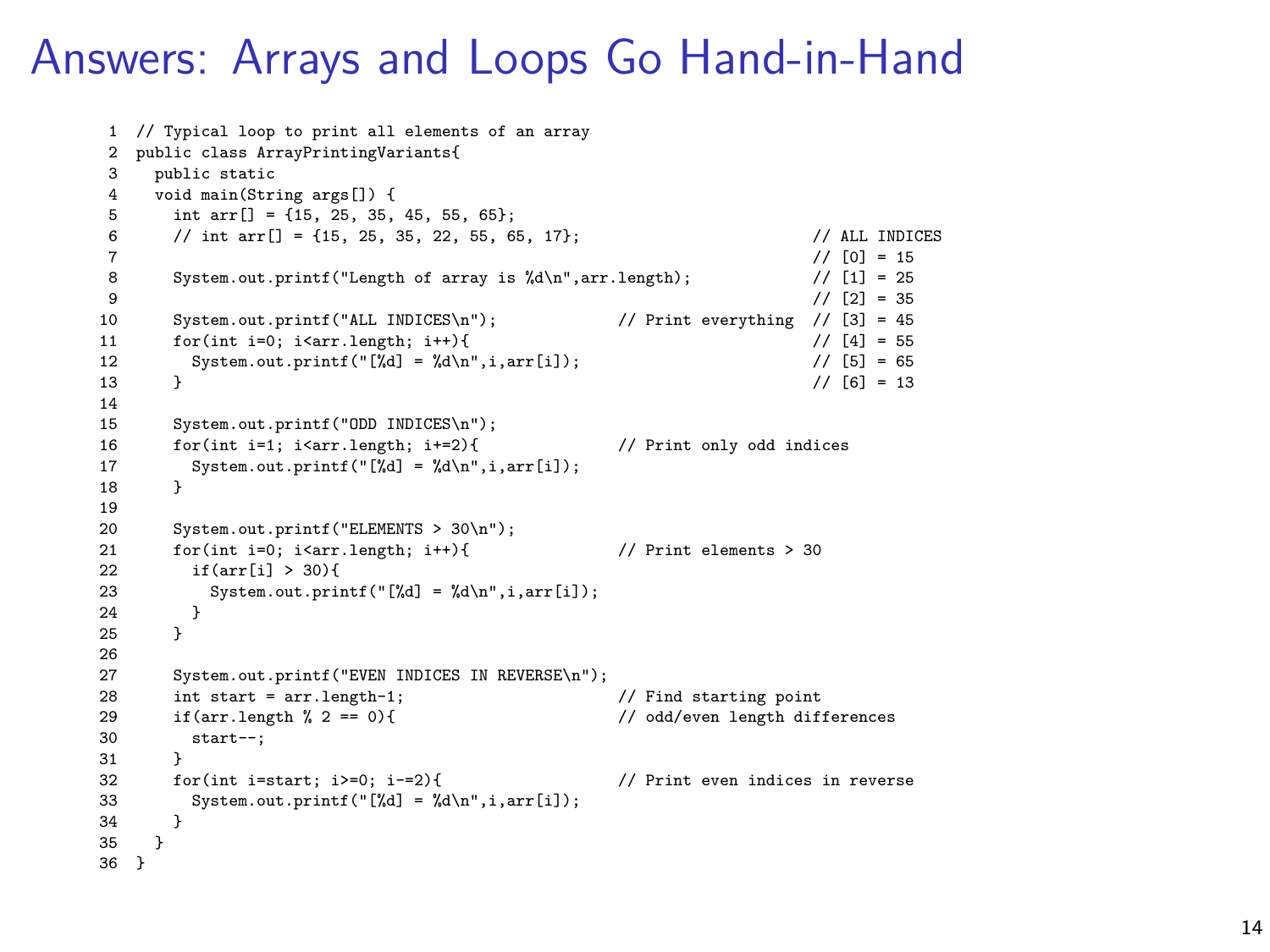## Exercise: Sequence Reversal

## A program to. . .

- $\blacktriangleright$  Prompt for input size (positive integer)
- $\blacktriangleright$  Allocate array of integers of given size
- $\blacktriangleright$  In loop, read into array
- $\blacktriangleright$  Print back in reverse order

#### **Notes**

- $\blacktriangleright$  4 to 5 different solution variants for this
- $\triangleright$  NOT possible to do this without an aggregate data type like arrays

> javac ReverseSequence.java

```
> java ReverseSequence
Enter sequence length:
8
Enter 8 integers: (ex: 13)
10 20 30 40 50 60 70 80
Sequence in reverse:
80 70 60 50 40 30 20 10
```

```
> java ReverseSequence
Enter sequence length:
5
Enter 5 integers: (ex: 13)
15 14 13 12 11
Sequence in reverse:
11 12 13 14 15
```

```
> java ReverseSequence
Enter sequence length:
3
Enter 3 integers: (ex: 13)
6 1 2
Sequence in reverse:
2 1 6
```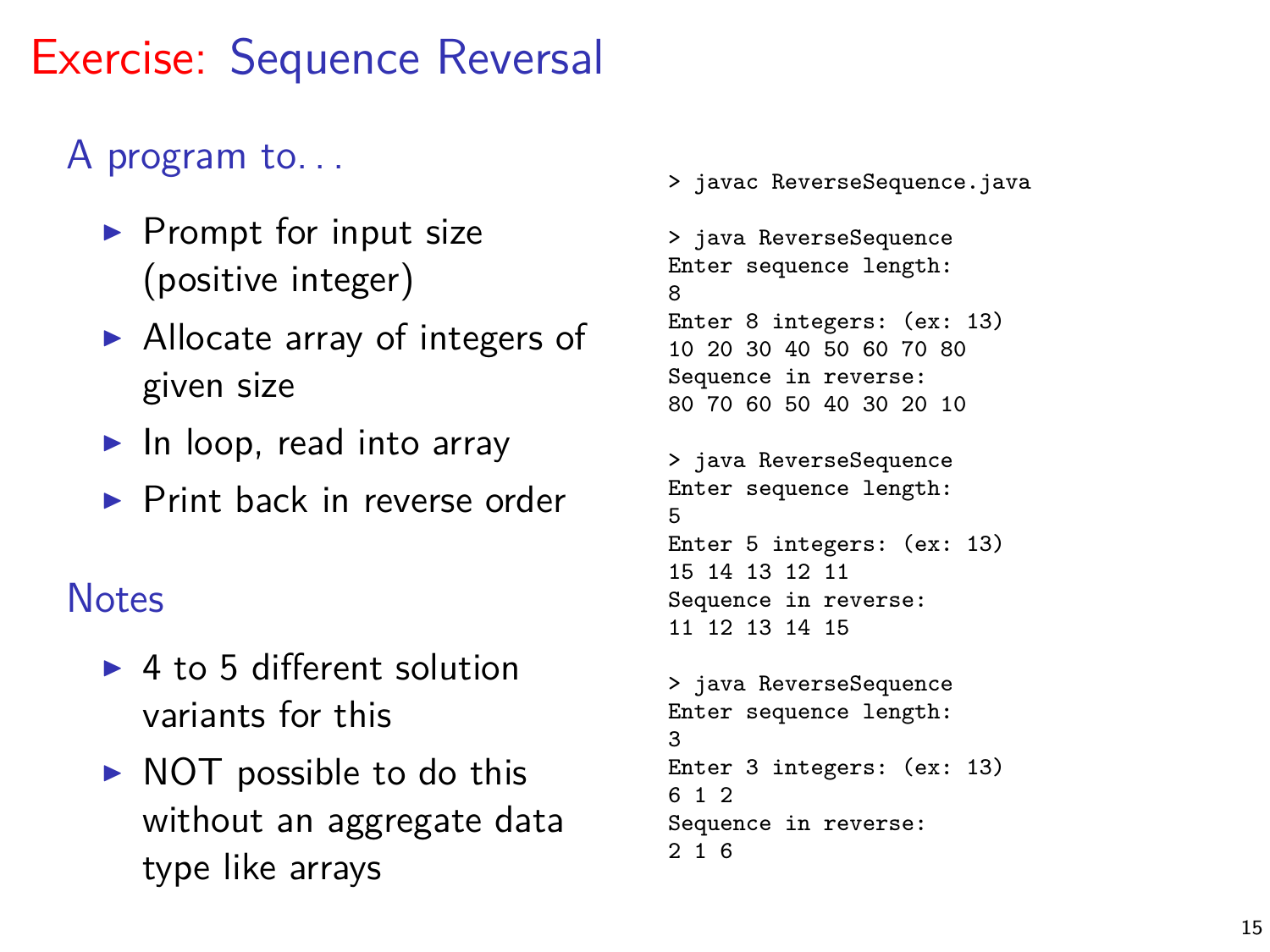## Answer: Sequence Reversal

```
1 public class ReverseSequence{<br>2 public static void main(Str:
 2 public static void main(String args[]) {<br>3 System.out.println("Enter sequence length
            System.out.println("Enter sequence length:");
 4 int seqLength = TextIO.getInt(); // get size from user<br>5 int sequence[] = new int[seqLength]; // allocate space for
 5 int sequence[] = new int[seqLength]; // allocate space for sequence 6 System.out.printf("Enter %d integers: (ex: 13) \n\begin{bmatrix} n \\ 1 \end{bmatrix}6 System.out.printf("Enter %d integers: (ex: 13)\n",
                                        seqLength):
 8
9 for(int i=0; i<seqLength; i++){ \frac{1}{2} // input loop: read all sequence[i] = TextI0.getInt(); \frac{1}{2} integers from user
            sequence[i] = TextIO.getInt();<br>}
11 }
\frac{12}{13}13 System.out.println("Sequence in reverse:");<br>14 for(int i=seqLength-1: i>=0: i--){
14 for(int i=seqLength-1; i>=0; i--){ // print out sequence in<br>15 System.out.printf("%d ".sequence[i]): // reverse order
            System.out.printf("%d ",sequence[i]); // reverse order<br>}
\frac{16}{17}System.out.println();<br>}
18 }
19 }
```
#### Common Solution Variants

- ▶ Read sequence into array from last to first, print in forward order
- Allocate second array, copy over in reverse order, print copy from front
- $\blacktriangleright$  Reverse array in place, print from front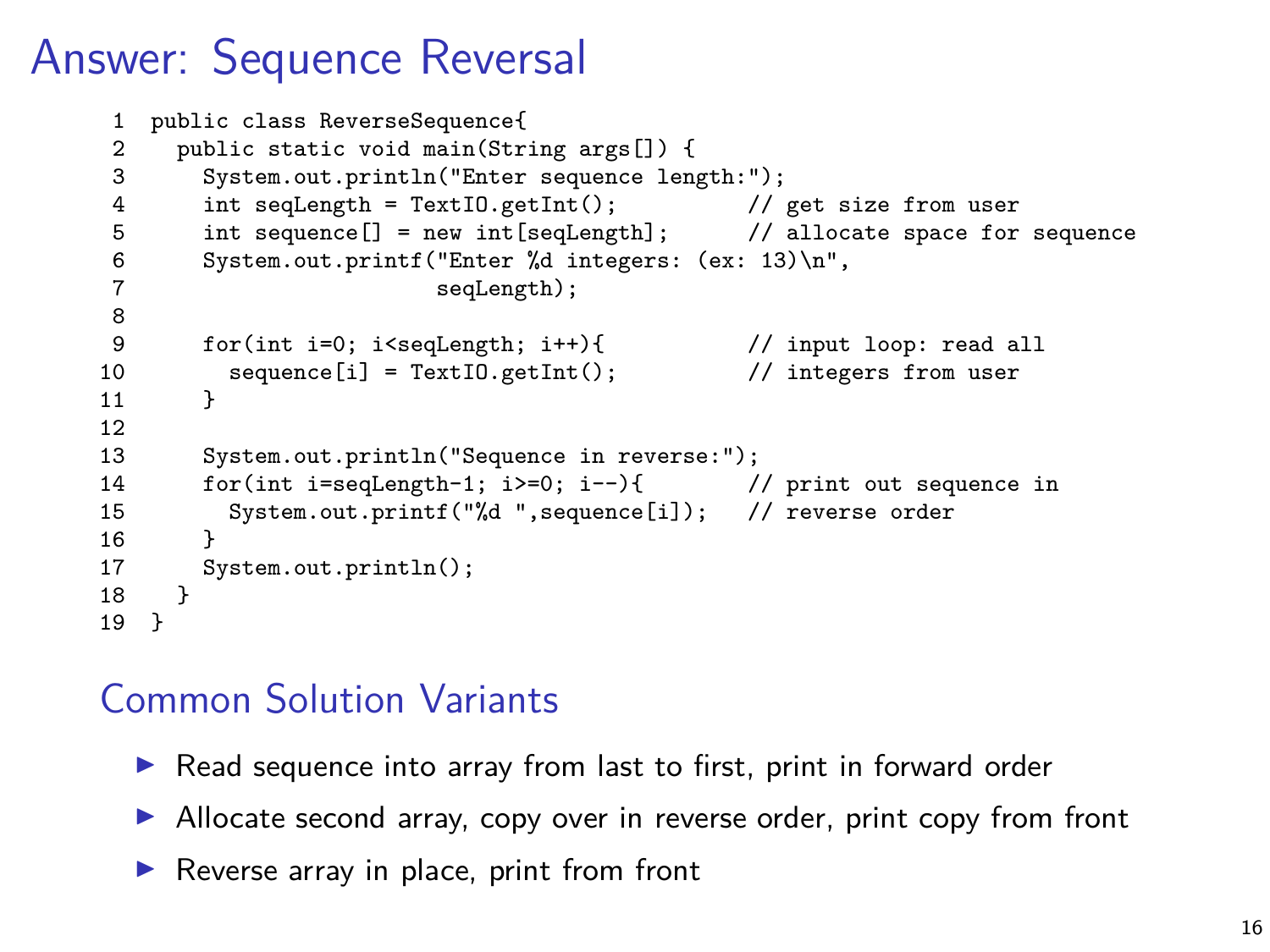## Exercise: Guessing Game with History PLAN

- ▶ Consider Code Demo to the right
- $\blacktriangleright$  Guess up to 5 times
- $\blacktriangleright$  Print high/low on incorrect guess
- $\triangleright$  Print history of guesses if correct

#### Answer the Following

- $\blacktriangleright$  How many times to loop?
- $\blacktriangleright$  What must be done every iteration unconditionally?
- $\blacktriangleright$  How will history be tracked?
- $\blacktriangleright$  Conditions inside loop?
- ▶ Conditions after loop?
- $\blacktriangleright$  How to print history?

#### Form Your Plan (no code yet)

```
> javac GuessingHistory.java
> java GuessingHistory
Guess between 1 and 100: (Max 5 guesses)
50Too big
30
Too small
40
Too small
48
Too big
44
Too big
Loser!
> java GuessingHistory
Guess between 1 and 100: (Max 5 guesses)
41
Too small
43
Too big
42
Correct! It took you 3 guesses which were:
41 43 42
> java GuessingHistory
Guess between 1 and 100: (Max 5 guesses)
98
Too big
17
Too small
31
Too small
42
Correct! It took you 4 guesses which were:
98 17 31 42
```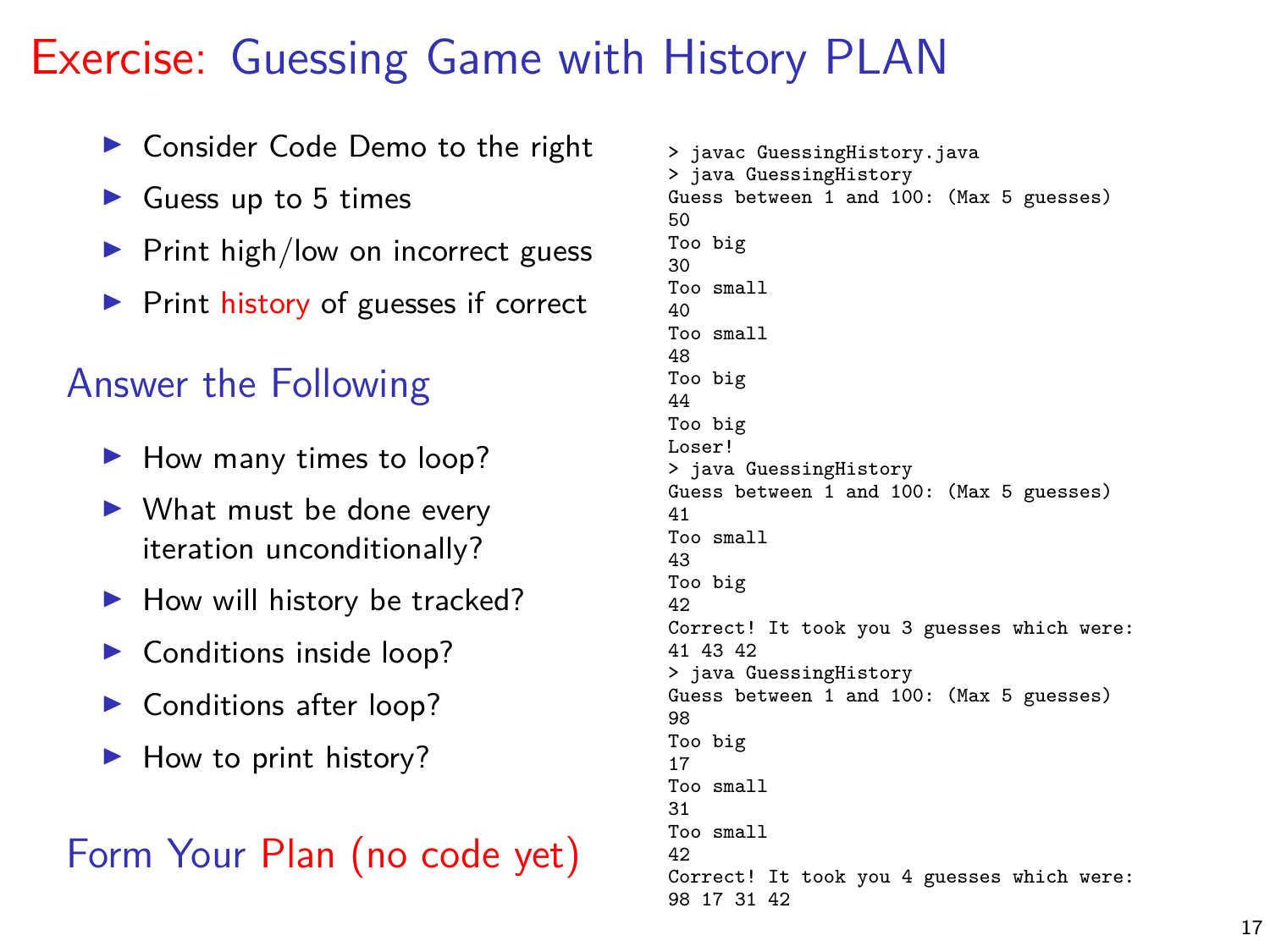## Exercise: Guessing Game with History CODE

- ▶ Consider Code Demo to the right
- $\blacktriangleright$  Guess up to 5 times
- $\blacktriangleright$  Print high/low on incorrect guess
- $\triangleright$  Print history of guesses if correct

#### Write Code for Game

- $\triangleright$  Will need an array, number of guesses
- $\blacktriangleright$  Input loop with conditions in it
- $\blacktriangleright$  Loop to print history for correct guess

```
> javac GuessingHistory.java
> java GuessingHistory
Guess between 1 and 100: (Max 5 guesses)
50Too big
30
Too small
40
Too small
48
Too big
44
Too big
Loser!
> java GuessingHistory
Guess between 1 and 100: (Max 5 guesses)
41
Too small
43
Too big
42
Correct! It took you 3 guesses which were:
41 43 42
> java GuessingHistory
Guess between 1 and 100: (Max 5 guesses)
98
Too big
17
Too small
31
Too small
42
Correct! It took you 4 guesses which were:
98 17 31 42
```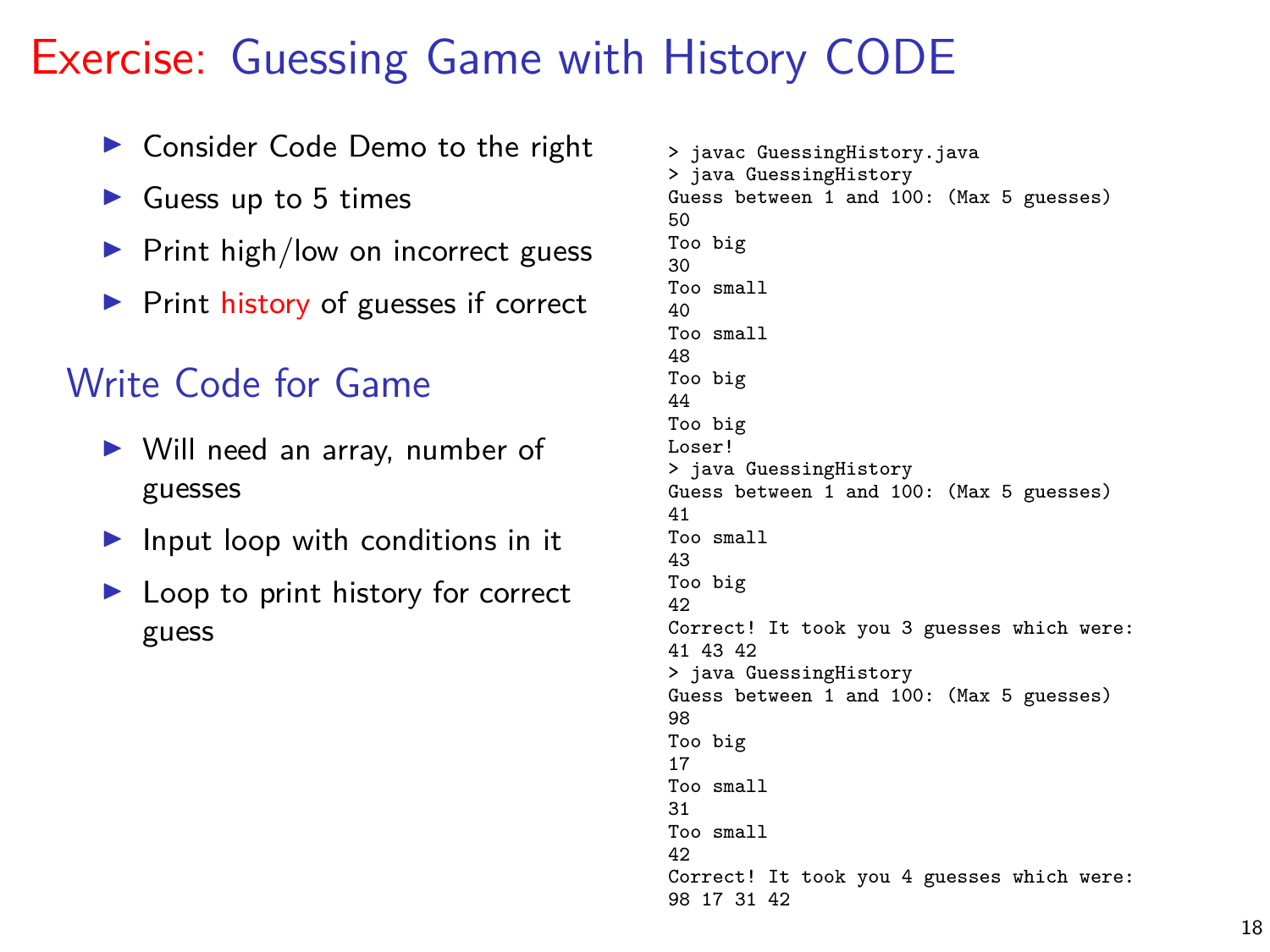## Answer: Guessing Game with History CODE

```
1 // Guessing game with history staored in an array
 2 public class GuessingHistory{<br>3 public static void main(Str
 3 public static void main(String args[]) {<br>4 int secret = 42:
 4 int secret = 42;<br>5 int maxGuesses = 5;<br>7/ limit guesses = 5;<br>7/ limit guesses
 5 int maxGuesses = 5; \frac{1}{2} \frac{1}{2} \frac{1}{2} int history \frac{1}{2} = new int \frac{1}{2} maxGuesses 3: \frac{1}{2} array for history
 6 int history[] = new int(maxGuesses];<br>
7 int nGuesses = 0;
 7 int nGuesses = 0; \frac{1}{2} // current total guesses int guesses = 1; \frac{1}{2} // current guesses
8 int guess = -1; // current guess<br>9 System.out.printf("Guess between 1 and 100: (Max %d guesses)
        9 System.out.printf("Guess between 1 and 100: (Max %d guesses)\n", maxGuesses);
10<br>1111 // Get guesses from user, store in array, break out on correct guess<br>12 for(int i=0: i\frac{1}{2} is 100 integences: i++) {
12 for(int i=0; i<maxGuesses; i++){<br>13 mess = TextIO getInt();
13 guess = TextIO.getInt();<br>14 history[nGuesses] = gues
14 history[nGuesses] = guess; // Update history<br>15 mGuesses++
15 nGuesses++;<br>16 if(guess == secret){
16 if(guess == secret){ // Check for correct guess<br>17 hreak: // hreak from loop
          break; // break from loop }
\frac{18}{19}19 else if(guess > secret){ // Hint if not correct<br>20 System out println("Too big");
          System.out.println("Too big");<br>}
\frac{21}{22}22 else if(guess < secret){
          System.out.println("Too small");<br>}
24 }
25 }
26
27 // Could end loop with either a correct guess or running out of
28 // guesses, need to figure out which it is
29 if(guess == secret){ // Correct guess
30 System.out.printf("Correct! It took you %d guesses which were:\n", nGuesses);
31 for(int i=0; i<nGuesses; i++){ // Print history
32 System.out.printf("%d ",history[i]);
\begin{array}{ccc} 33 & & & \end{array}System.out.println();
35 }
36 else{ // Ran out of guesses
        System.out.println("Loser!");
3839 \n4040 } 19
```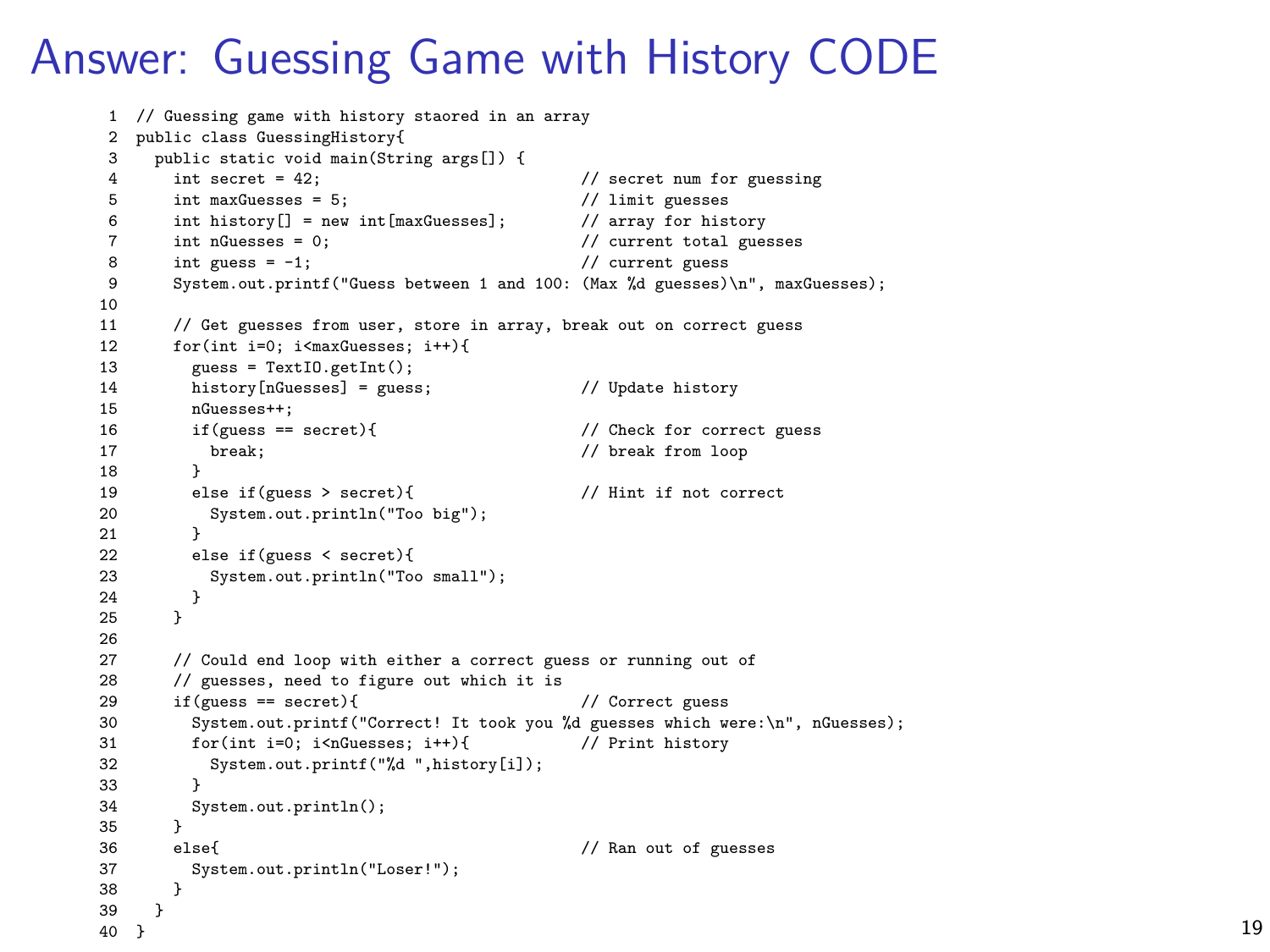## Exercise: Arrays are a Reference Type

- $\triangleright$  Consider code to right
- $\blacktriangleright$  Interesting assignment: int  $arrB[] = arrA$ :
- $\blacktriangleright$  Has a MAJOR effect on remaining program
- $\triangleright$  Predict output of this program

```
1 public class ArrayAlias{
 2 public static<br>3 void main(Str
        3 void main(String args[]) {
 4 int arrA[] = new int[]{15, 25, 35};<br>5 int arrB[] = arrA: // !!!
 5 int arrB[] = arrA:
 6 \over 7arrA[0] = 65:
 8 arrB[2] = 90;
\frac{9}{10}10 for(int i=0; i<arrA.length; i++){<br>11 System.out.printf("%d ".arrA[i]
           System.out.printf("%d ",arrA[i]);<br>}
12 \\ 1313 System.out.println();<br>14 for(int i=0; i<arrB 1
14 for(int i=0; i<arrB.length; i++){<br>15 System.out.printf("%d ".arrB[i]
           System.out.printf("%d ",arrB[i]);<br>}
\frac{16}{17}System.out.println():
18
19 boolean arrsEqual = arrA == arrB;<br>20 System.out.println(arrsEqual):
        System.out.println(arrsEqual);<br>}
21 }
22 }
```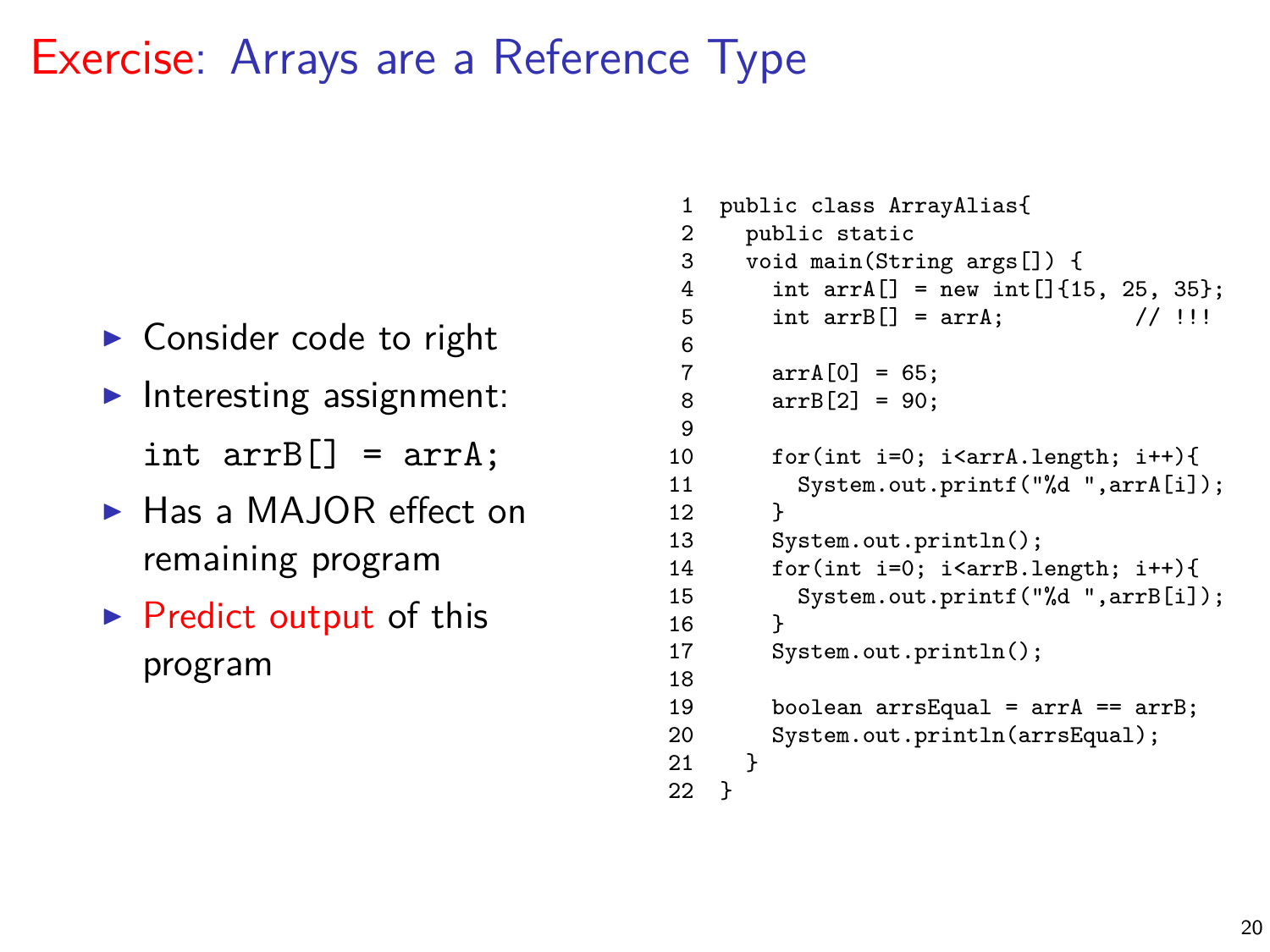# Answer: Arrays are a Reference Type (Pictures)



- **Example 1** Assignment operation  $x = y$ ; always copies a box value of y to box x in Java
- $\triangleright$  Effect for arrays is to create an alias: both variables refer to same area of memory
	- > javac ArrayAlias.java
	- > java ArrayAlias
	- 65 25 90
	- 65 25 90
	- true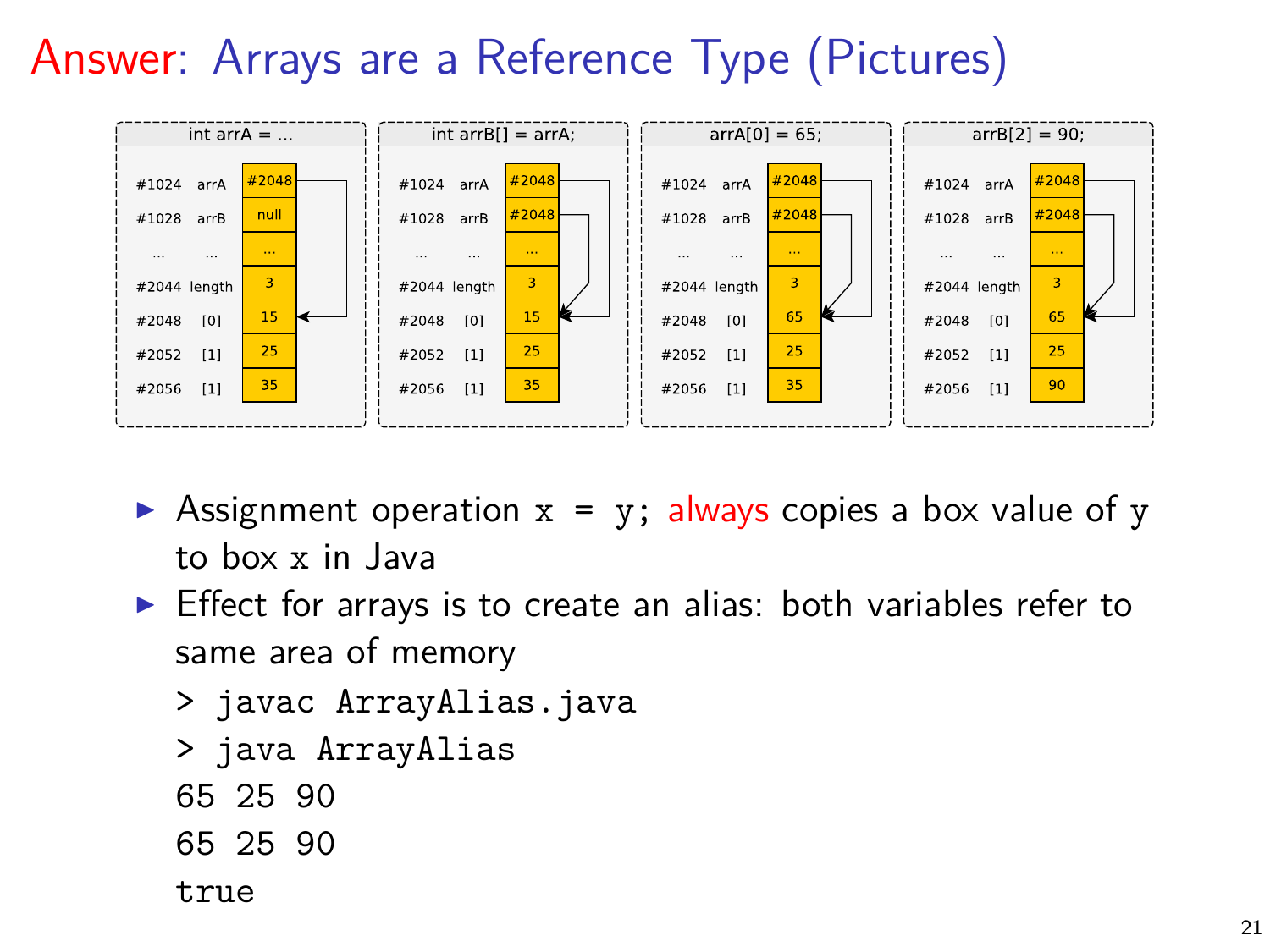## Distinct Arrays

- $\blacktriangleright$  To get distinct arrays, must allocate memory twice
- $\blacktriangleright$  The new keyword will appear twice for 2 arrays (roughly)
- $\blacktriangleright$  Typical to use a loop copy from one array to the other

```
1 public class ArraysDistinct{<br>2 public static void main(St)
 2 public static void main(String args[]) {<br>3 int arrA[] = nov int[1415, 25, 35}
 3 int arrA[] = new int [[15, 25, 35};<br>4 int arrB[] = new int [arrA length].
           int arrB[] = new int[arrA.length]; // same size as arrA<br>for(int i=0: i<arrA.length: i++){ // copy arrA elements
 5 for(int i=0; i<arrA.length; i++){ // copy ar<br>6 arrB[i] = arrA[i]; // to arrB
 6 \quad \text{arrB[i]} = \text{arrA[i];}<br>
7 \quad \}7 }
 8
9 arrA[0] = 65;<br>10 arrB[2] = 90;<br>200 arrB[2] = 90;<br>300 arrB changed
                                                                // only arrB changed
\frac{11}{12}12 // arrA is {65, 25, 35}<br>13 // arrR is {15, 25, 90}
13 // arrB is {15, 25, 90}
14 for(int i=0; i<arrA.length; i++){<br>15 System.out.printf("%d ".arrA[i]
             System.out.printf("%d ",arrA[i]);
16<br>17
17 System.out.println();<br>18 for(int i=0: i<arrB.1
18 for(int i=0; i<arrB.length; i++){<br>19 System.out.printf("%d".arrB[i]
             System.out.printf("%d ",arrB[i]);
20 }
21 System.out.println();
22
23 boolean arrsEqual = arrA == arrB; // different locations
24 System.out.println(arrsEqual); // false
25 }
26 }
```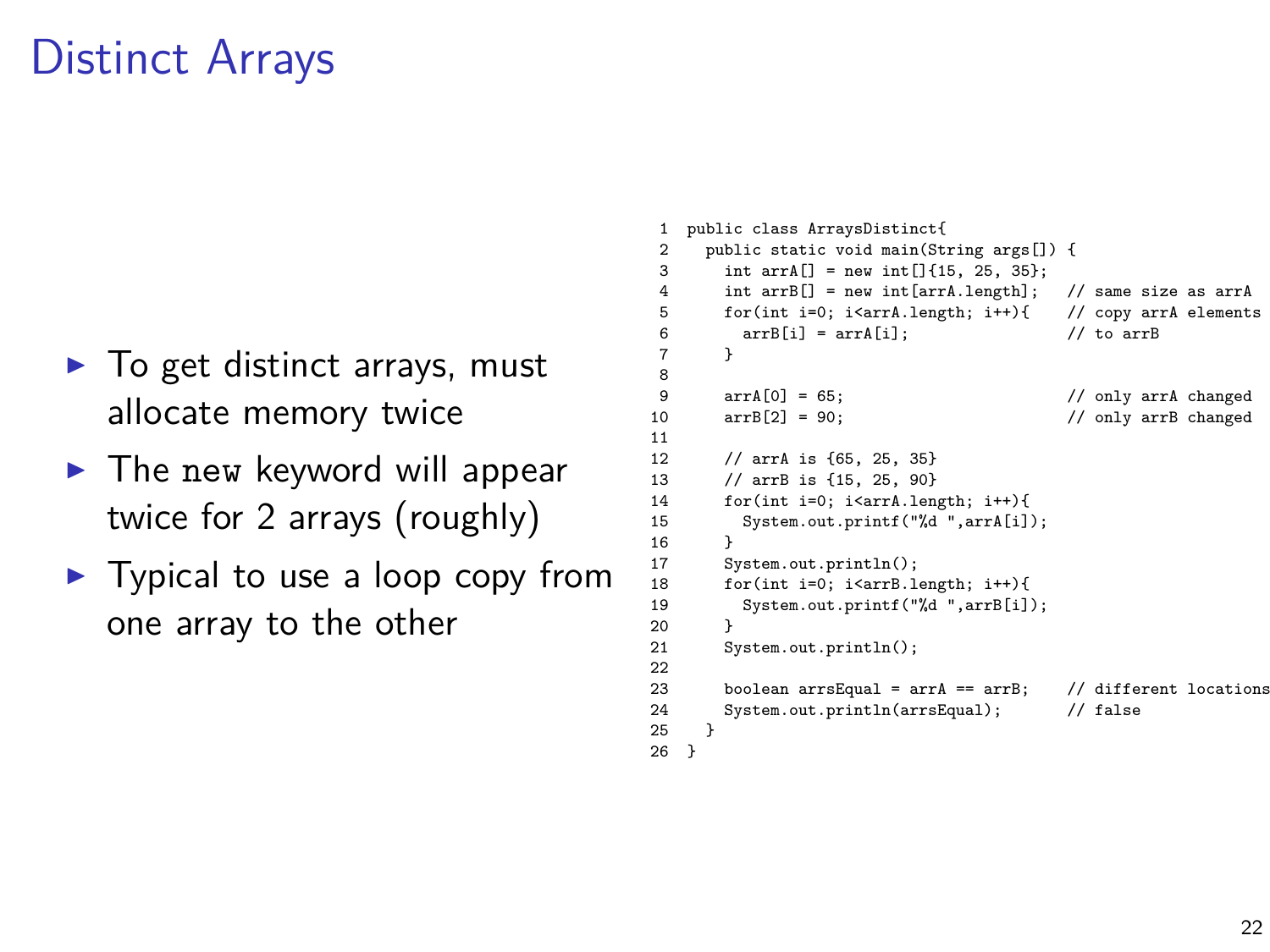# Meaning of Shallow Equality ==



- $\triangleright$  Compares contents of one box to another
- $\triangleright$  Only single boxes compared
- $\blacktriangleright$  Common misconception

```
int arrA[] = new int[] {5, 7, 9};int arrB[] = new int[1{6.7.9}:if(arrA == arrB)System.out.println("Equal");
}
else{
  System.out.println("Not Equal");
}
```
 $\blacktriangleright$  For arrays, must use a loop to compare entire contents to one another

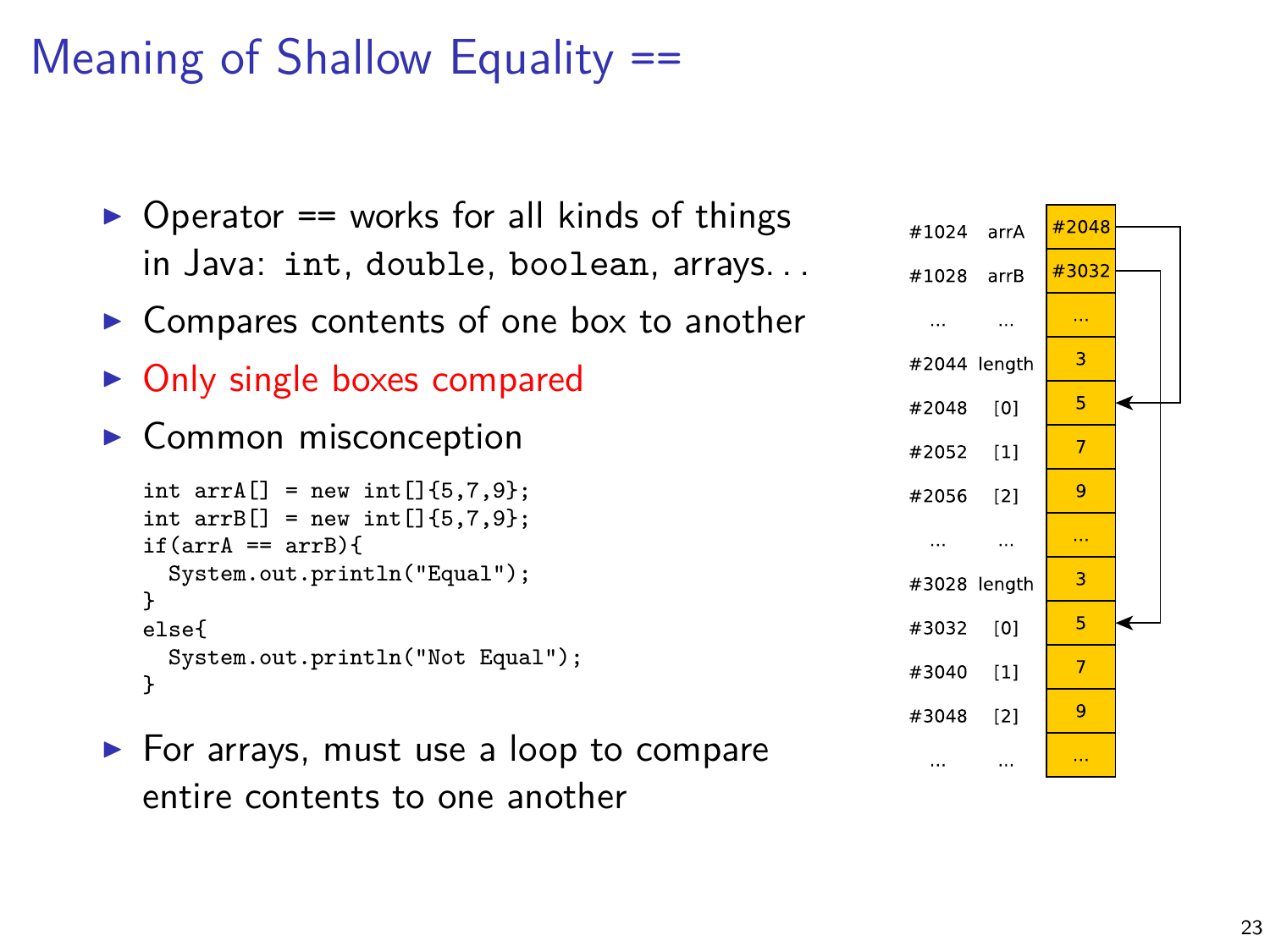## Exercise: Read two Arrays and Compare

#### Basic Behavior

| > java CompareSequences  | > java CompareSequences    | > java CompareSequences    |
|--------------------------|----------------------------|----------------------------|
| Enter sequence length:   | Enter sequence length:     | Enter sequence length:     |
| 3                        | Б                          | 4                          |
| Enter First 3 integers:  | Enter First 5 integers:    | Enter First 4 integers:    |
| 1, 3, 5                  | 10 20 30 40 50             | 199 22 8 1011              |
| Enter Second 3 integers: | Enter Second 5 integers:   | Enter Second 4 integers:   |
| 1, 3, 5                  | 10 22 30 44 50             | 199 22 8 1101              |
| # seg1 seg2              | # seg1 seg2                | # seg1 seg2                |
| $\Omega$                 | 10<br>10<br>$\Omega$       | 199<br>199<br><sup>o</sup> |
| 3<br>3                   | 22<br>20                   | $22 \t 22$                 |
| 5<br>5<br>$\mathfrak{D}$ | $\mathfrak{D}$<br>30<br>30 | 2<br>8<br>8                |
| Sequences equal: true    | 40<br>44<br>3              | 3 1011 1101                |
|                          | 50<br>50<br>4              | Sequences equal: false     |
|                          |                            |                            |

#### Sequences equal: false

#### Implementation Notes

 $\triangleright$  Use a printf() to get nicely aligned columns

1 char  $\#$ /index, 4 chars seq1, 4 chars seq2

 $\blacktriangleright$  Read both sequences first, then print both

- $\blacktriangleright$  Use a loop to compare all elements
- $\blacktriangleright$  Start with are Equal = true;
- If any differences found, flip to false